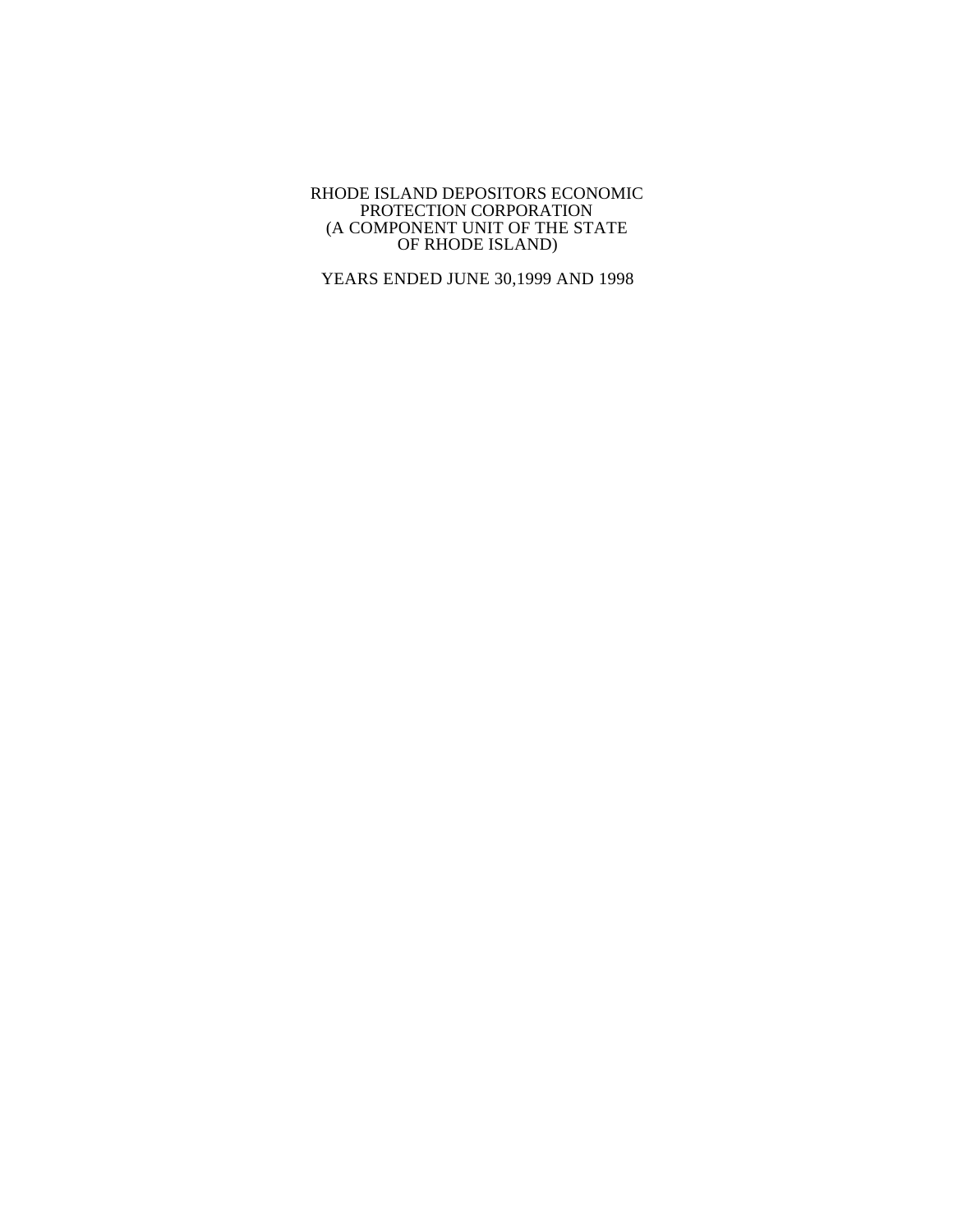# YEARS ENDED JUNE 30, 1999 AND 1998

## **CONTENTS**

Page

| <b>Independent Auditors' Report</b>                                                                                                             | 1         |
|-------------------------------------------------------------------------------------------------------------------------------------------------|-----------|
| Financial statements:                                                                                                                           |           |
| Statements of assets, liabilities and fund deficit                                                                                              | $2 - 3$   |
| Statements of revenues, expenses and changes in fund deficit                                                                                    | $4 - 5$   |
| Statements of cash flows                                                                                                                        | $6 - 8$   |
| Notes to financial statements                                                                                                                   | $9 - 29$  |
| Independent Auditors' Report on Supplementary Information                                                                                       | 30        |
| Required supplementary information:                                                                                                             |           |
| <b>Year 2000 Information</b>                                                                                                                    | 31        |
| Independent Auditors' Report on Compliance and on Internal Control Over Financial<br>Reporting in Accordance with Government Auditing Standards | $32 - 33$ |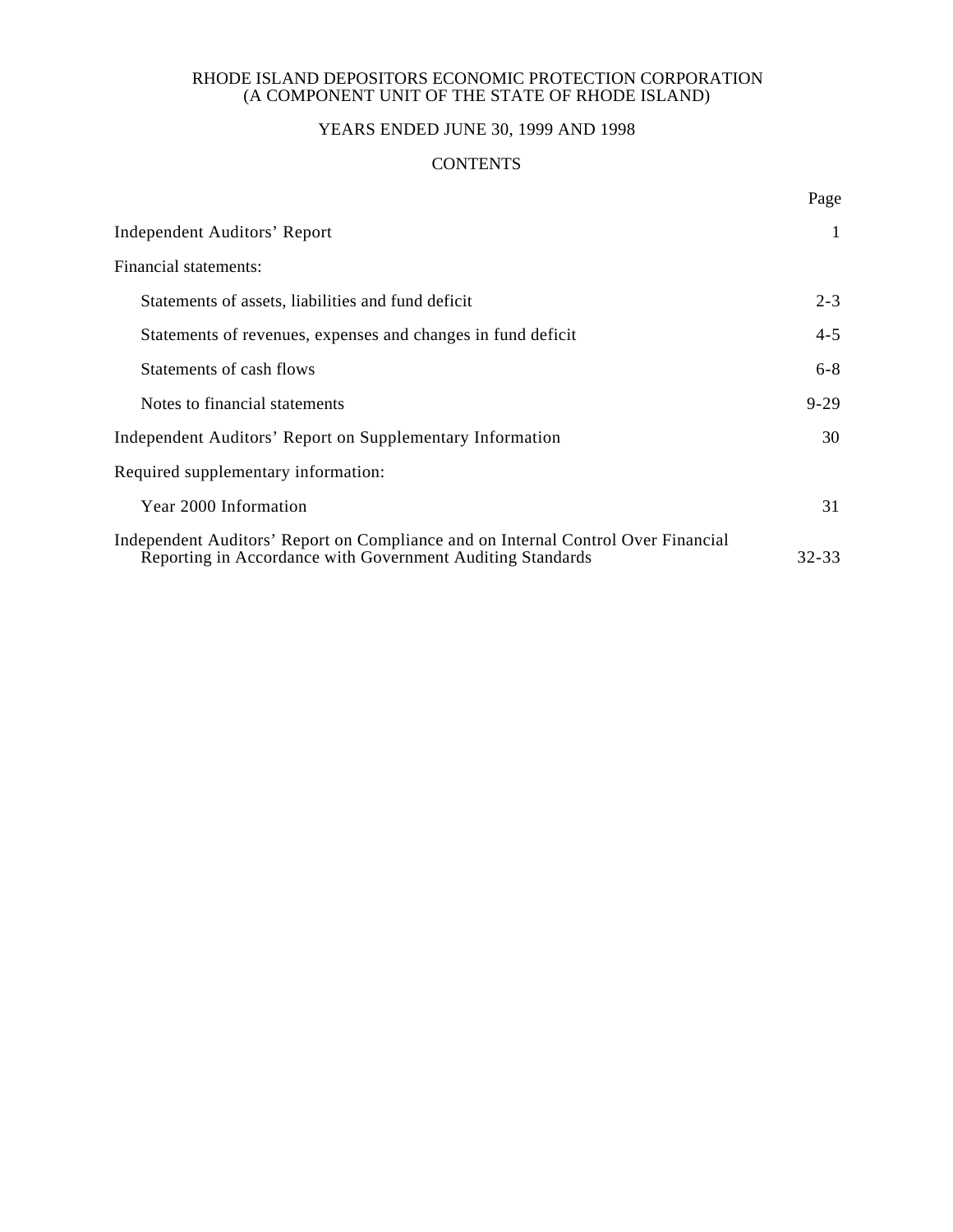#### **Independent Auditors' Report**

Joint Committee on Legislative Services, General Assembly, State of Rhode Island and Providence Plantations and Board of Directors of the Rhode Island Depositors Economic Protection Corporation

We have audited the accompanying statements of assets, liabilities and fund deficit of the Rhode Island Depositors Economic Protection Corporation (DEPCO), a component unit of the State of Rhode Island and Providence Plantations (the State), as of June 30, 1999 and 1998, and the related statements of revenues, expenses and changes in fund deficit and cash flows for the years then ended. These financial statements are the responsibility of DEPCO's management. Our responsibility is to express an opinion on these financial statements based on our audits.

We conducted our audits in accordance with generally accepted auditing standards and the standards applicable to financial audits contained in Government Auditing Standards, issued by the Comptroller General of the United States. Those standards require that we plan and perform the audit to obtain reasonable assurance about whether the financial statements are free of material misstatement. An audit includes examining, on a test basis, evidence supporting the amounts and disclosures in the financial statements. An audit also includes assessing the accounting principles used and significant estimates made by management, as well as evaluating the overall financial statement presentation. We believe that our audits provide a reasonable basis for our opinion.

In our opinion, the financial statements referred to above present fairly, in all material respects, the financial position of DEPCO as of June 30, 1999 and 1998, and the revenues, expenses and changes in fund deficit and cash flows for the years then ended, in conformity with generally accepted accounting principles.

As discussed in Notes 7 and 8 to the financial statements, DEPCO is dependent upon annual appropriations by the General Assembly of the State of Rhode Island and Providence Plantations of a portion of the State's sales tax revenue to fund debt service on its outstanding special obligation bonds.

In accordance with Government Auditing Standards, we have also issued our report dated September 2, 1999 on our consideration of DEPCO's internal control over financial reporting and its compliance with laws, regulations and contracts.

Leffenitz, Jarfinkl, Chamfi & Do Genery P.C.

September 2, 1999

10 Weybosset Street ? Suite 700 ? Providence ? Rhode Island 02903 ? Tel (401) 421-4800 ? 1-800-927-LGCD ? Fax (401)421-0643 RHODE ISLAND DEPOSITORS ECONOMIC PROTECTION CORPORATION (A COMPONENT UNIT OF THE STATE OF RHODE ISLAND)

#### STATEMENTS OF ASSETS, LIABILITIES AND FUND DEFICIT

#### JUNE 30, 1999 AND 1998

#### ASSETS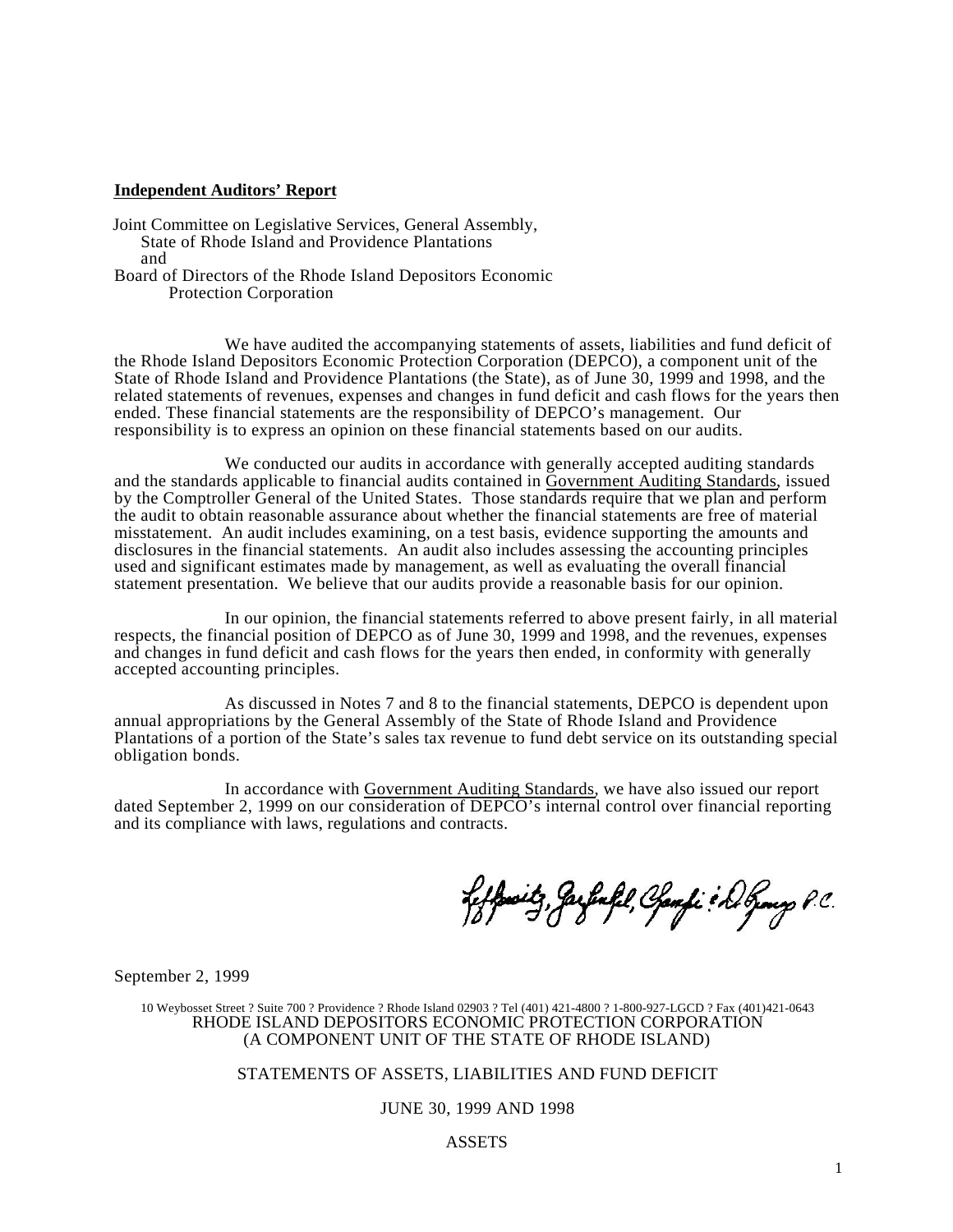|                                                         | 1999             | 1998                       |
|---------------------------------------------------------|------------------|----------------------------|
| Cash and cash equivalents (Note 4)                      | \$<br>9,334,666  | <sup>\$</sup><br>4,556,456 |
| Accounts receivable                                     | 115,293          | 119,839                    |
| Loans, at fair value (Note 5)                           | 19,791,865       | 25,981,631                 |
| Accrued interest receivable, loans                      | 172,025          | 271,716                    |
| Investments (Note 4)                                    |                  | 7,516,926                  |
| Other real estate owned, at fair value (Note 5)         | 2,223,209        | 2,707,877                  |
| Prepaid expenses and other assets                       | 79,377           | 197,206                    |
| Due from receiverships (Note 6)                         | 38,666           | 31,445                     |
| Fixed assets                                            | 81,744           | 77,147                     |
|                                                         | 31,836,845       | 41,460,243                 |
| Restricted assets:                                      |                  |                            |
| Cash and cash equivalents (Note 4)                      | 8,230,914        | 7,508,922                  |
| Investments (Notes 3 and 4)                             | 18,249,366       | 20,662,351                 |
| State sales tax appropriations receivable, net (Note 7) | 8,421,590        | 8,442,568                  |
| Investment income receivable                            | 125,920          | 104,142                    |
| Total restricted assets                                 | 35,027,790       | 36,717,983                 |
| Deferred financing costs                                | 1,773,193        | 3,172,284                  |
|                                                         | 68,637,828<br>\$ | 81,350,510<br>S.           |

(continued)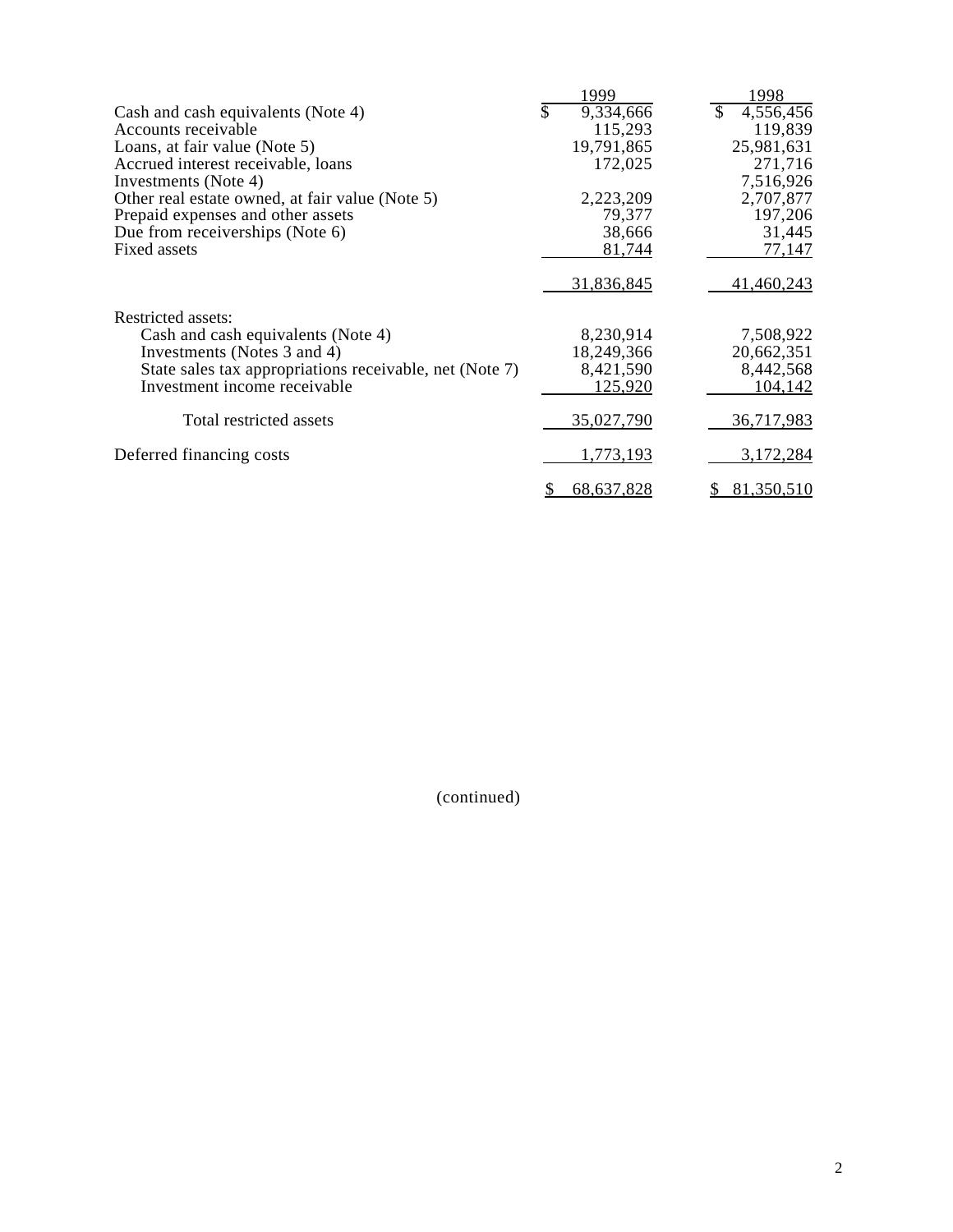# STATEMENTS OF ASSETS, LIABILITIES AND FUND DEFICIT (CONTINUED)

# JUNE 30, 1999 AND 1998

## LIABILITIES AND FUND DEFICIT

|                                                                                               | 1999              | 1998                 |
|-----------------------------------------------------------------------------------------------|-------------------|----------------------|
| Bonds payable (Note 8):<br>Special obligation bonds payable:                                  |                   |                      |
| 1991 Series A serial and capital appreciation bonds                                           | 11,255,000<br>-SS | 26,009,733           |
| 1992 Series A serial and term bonds                                                           | 67,839,824        | 92,026,371           |
| 1992 Series B serial and term bonds                                                           | 21,197,956        | 21,781,108           |
| 1993 Series A serial and term bonds                                                           | 7,050,000         | 46,652,478           |
| Total bonds payable                                                                           | 107,342,780       | 186,469,690          |
| Accounts payable and accrued expenses                                                         | 1,307,190         | 1,269,691            |
| Accrued interest payable, bonds                                                               | 2,696,512         | 4,391,805            |
| Accrued liabilities related to assisted transaction (Note 3)<br>Due to receiverships (Note 6) | 1,194,390         | 540,000<br>1,724,667 |
| Total liabilities                                                                             | 112,540,872       | 194, 395, 853        |
| Commitments and contingencies (Notes 3, 10, and 12)                                           |                   |                      |
| Fund deficit (Note 11)                                                                        | (43,903,044)      | (113, 045, 343)      |
|                                                                                               | 68,637,828        | 81,350,510           |

See notes to financial statements.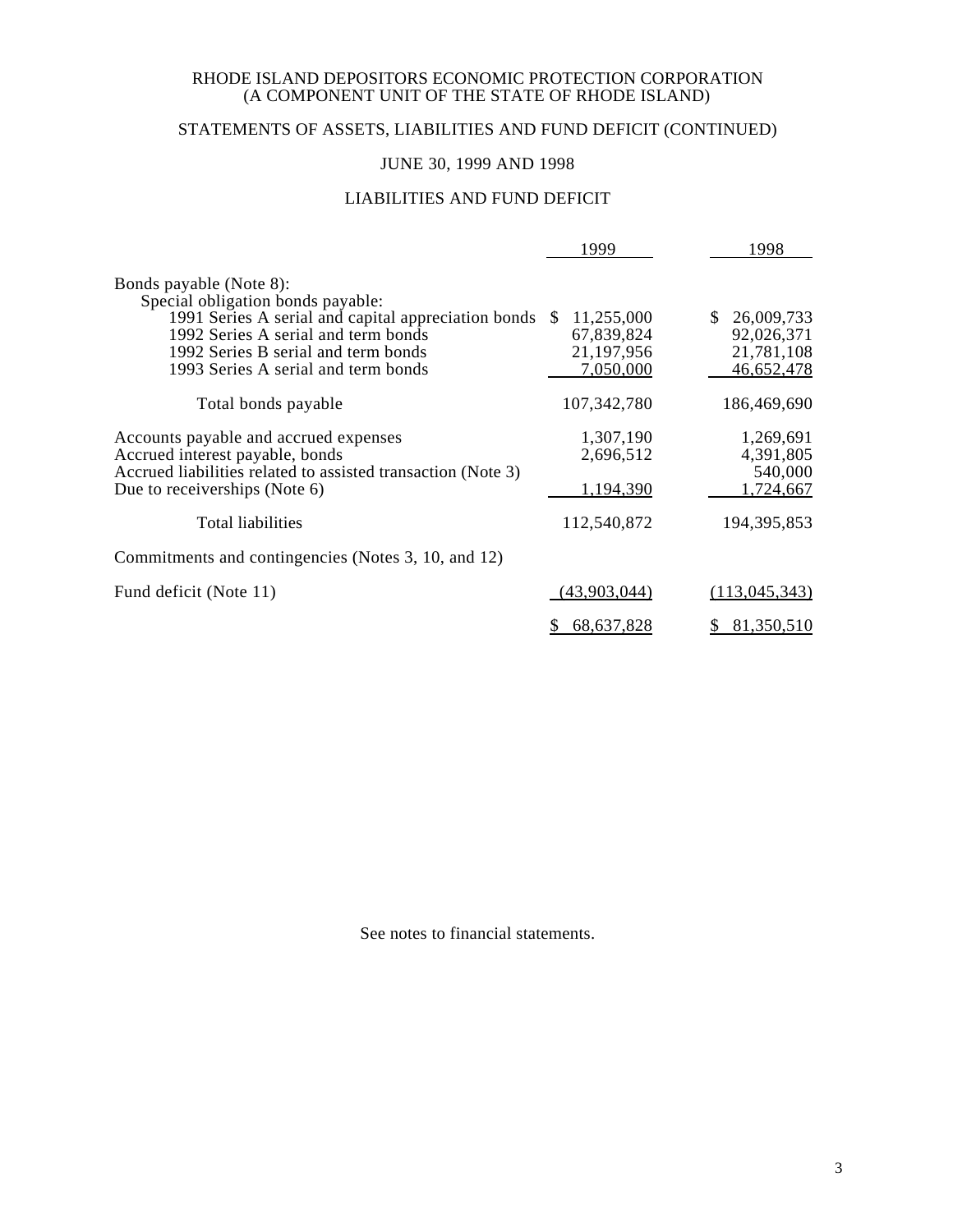# STATEMENTS OF REVENUES, EXPENSES AND CHANGES IN FUND DEFICIT

## YEARS ENDED JUNE 30, 1999 AND 1998

|                                                     | 1999                 | 1998              |
|-----------------------------------------------------|----------------------|-------------------|
| Operating revenues:                                 |                      |                   |
| Interest income on loans                            | \$<br>3,583,586      | \$<br>4,304,873   |
| Gain (loss) on sale of other real estate owned, net | (72, 916)            | 421,608           |
| Change in recorded value of:                        |                      |                   |
| Loans (Note 5)                                      | 10,000,000           | 6,000,000         |
| Other real estate owned                             |                      | 344,023           |
| Net increase in fair value of investments           |                      | 251,794           |
| Gain (loss) from receiverships, net                 | (99, 643)            | 11,562            |
| Settlements, net (Notes 12 and 13)                  | 19,548,008           | 89,331,196        |
| Other income (Notes 3 and 6)                        | <u>745,325</u>       | 70,587            |
|                                                     |                      |                   |
| Total operating revenues                            | 33,704,360           | 100,735,643       |
| Operating expenses:                                 |                      |                   |
| Salaries and employee benefits                      | 1,198,217            | 1,268,777         |
| Professional services                               | 1,554,505            | 1,912,974         |
| Asset management expenses                           | 1,410,702            | 1,496,967         |
| Real estate owned and other direct asset-related    |                      |                   |
| expenses (Note 5)                                   | 1,602,909            | 2,084,384         |
| Other expenses                                      | 411,609              | 454,438           |
| Total operating expenses                            | 6,177,942            | 7,217,540         |
| Net operating income                                | 27,526,418           | 93,518,103        |
| Nonoperating revenue, investment income             | 1,432,903            | 1,893,898         |
|                                                     |                      |                   |
| Nonoperating expenses:                              |                      |                   |
| Interest expense, bonds                             | 8,835,515<br>424,930 | 14,510,255        |
| Amortization of deferred financing costs            |                      | 509,435           |
| Total nonoperating expenses                         | 9,260,445            | <u>15,019,690</u> |

(continued)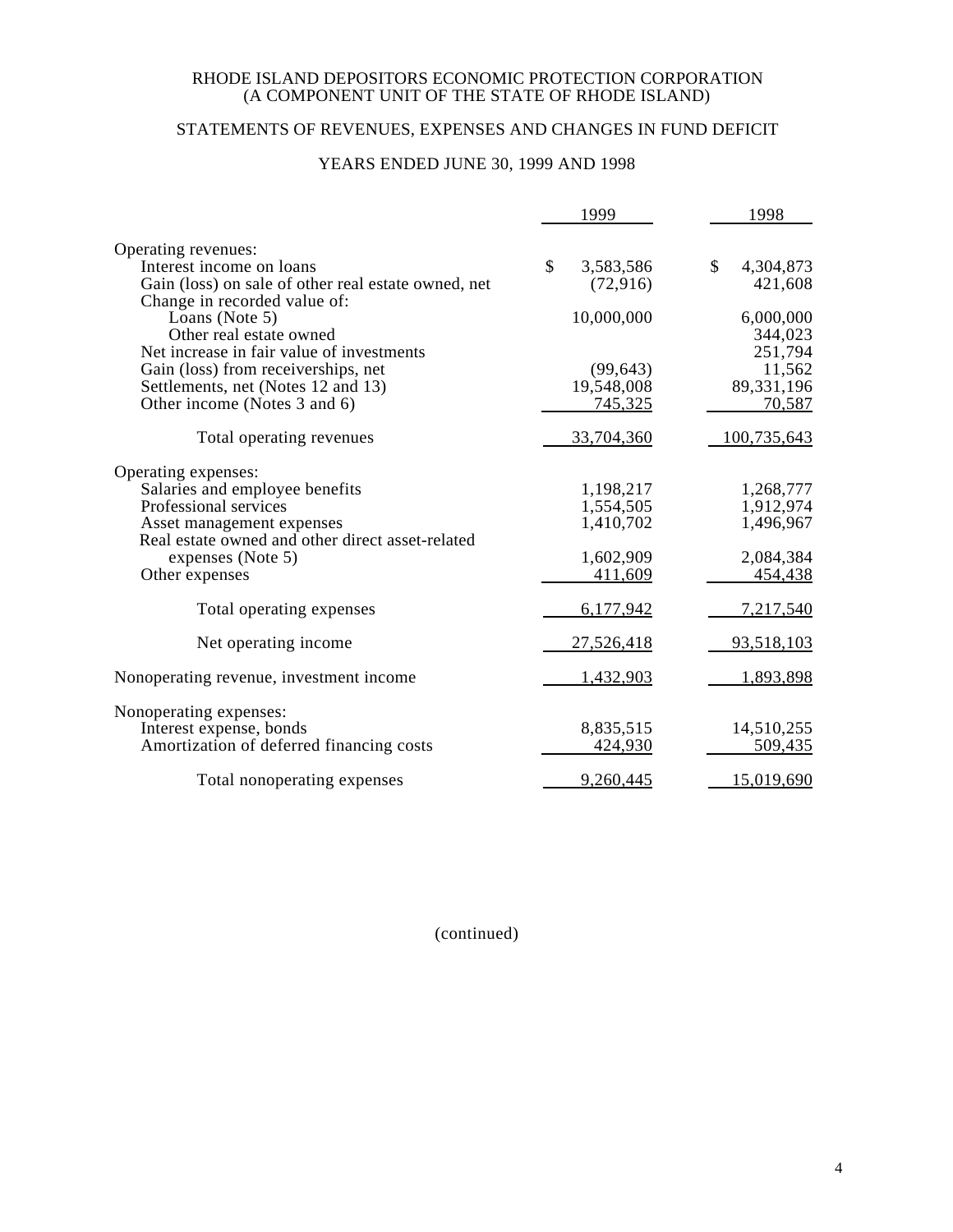### STATEMENTS OF REVENUES, EXPENSES AND CHANGES IN FUND DEFICIT (CONTINUED)

# YEARS ENDED JUNE 30,1999 AND 1998

| 19,698,876<br>\$ | 80,392,311                                                                                  |
|------------------|---------------------------------------------------------------------------------------------|
|                  |                                                                                             |
|                  | 34,755,341                                                                                  |
|                  | 115,147,652                                                                                 |
|                  | (4,190,180)                                                                                 |
|                  | 110,957,472                                                                                 |
|                  | (224,002,815)                                                                               |
|                  | \$(113,045,343)                                                                             |
|                  | 53,117,924<br>72,816,800<br>(3,674,501)<br>69,142,299<br>(113, 045, 343)<br>\$ (43,903,044) |

See notes to financial statements.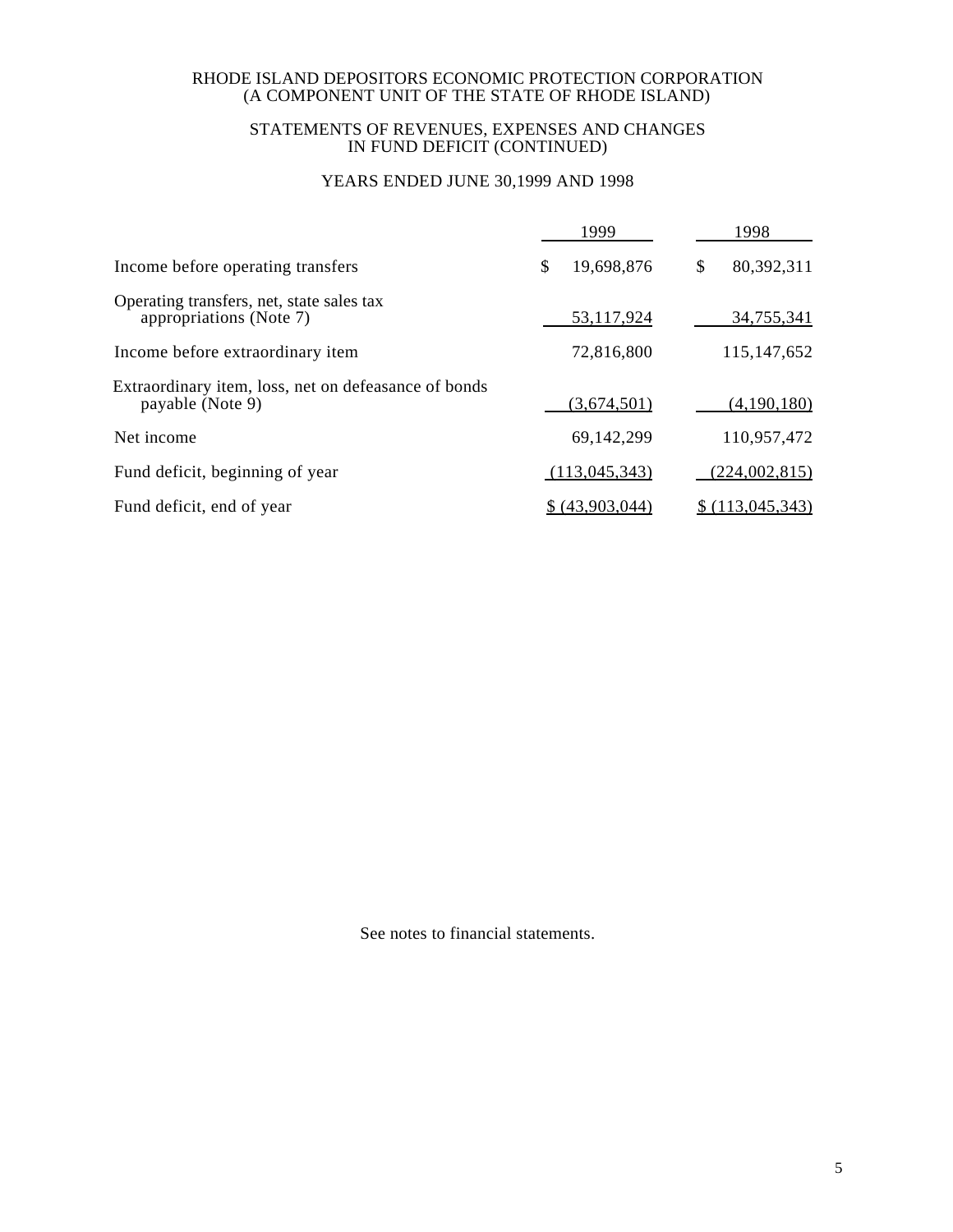# STATEMENTS OF CASH FLOWS

## YEARS ENDED YUNE 30, 1999 AND 1998

|                                                              | 1999           | 1998            |
|--------------------------------------------------------------|----------------|-----------------|
| Cash flows from operating activities:                        |                |                 |
| Collections from loans                                       | \$16,179,527   | \$16,445,772    |
| Proceeds from sale of real estate owned                      | 700,810        | 2,476,505       |
| Collections from receivership assets                         |                | 519,097         |
| Interest received on loans                                   | 3,683,278      | 4,405,799       |
| State sales tax appropriations received                      | 53,138,902     | 49, 177, 181    |
| Remittance of excess state sales tax appropriations to state |                | (20, 194, 571)  |
| Payments made to depositors                                  | (134, 212)     | (103,091)       |
| Payments to vendors, employees and consultants               | (6,210,088)    | (7, 477, 312)   |
| Application of sales deposits for other real estate owned    | (2,000)        | (209, 475)      |
| Cash transferred from (to) receiverships                     | (37,710)       | 147,757         |
| Proceeds from legal settlements, net                         | 19,484,408     | 89,680,683      |
| Other                                                        | 3,229          | 9,566           |
| Net cash provided by operating activities                    | 86,806,144     | 134,877,911     |
| Cash flows from noncapital financing activities:             |                |                 |
| Defeasance of special obligation bonds                       | (66, 392, 805) | (110, 371, 384) |
| Payments made on bonds                                       | (8,900,000)    | (8,425,000)     |
| Interest payments on bonds                                   | (9,548,328)    | (13,997,256)    |
| Cash used in noncapital financing activities                 | (84, 841, 133) | (132, 793, 640) |
| Cash flows from investing activities:                        |                |                 |
| Proceeds from maturities of investments                      | 20,850,054     | 17,077,002      |
| Purchases of investments                                     | (18,601,756)   | (24, 765, 536)  |
| Investment income received                                   | 1,286,893      | 1,672,370       |
| Net cash provided by (used in) investing activities          | 3,535,191      | (6,016,164)     |
| Net increase (decrease) in cash and cash equivalents         | 5,500,202      | (3,931,893)     |
| Cash and cash equivalents, beginning of year                 | 12,065,378     | 15,997,271      |
| Cash and cash equivalents, end of year                       | \$17,565,580   | \$12,065,378    |

(continued)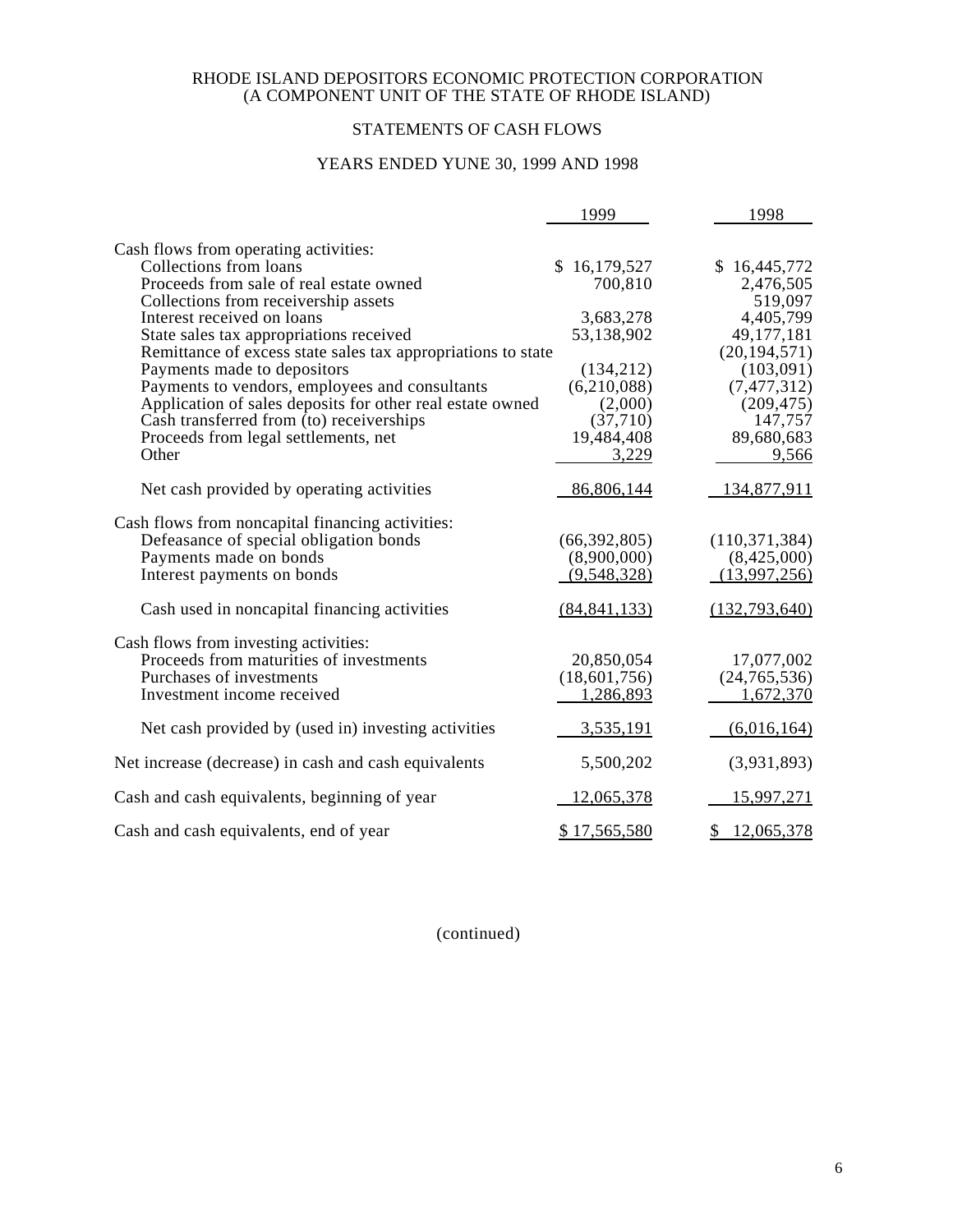# STATEMENTS OF CASH FLOWS (CONTINUED)

## YEARS ENDED JUNE 30,1999 AND 1998

|                                                                               | 1999         | 1998          |
|-------------------------------------------------------------------------------|--------------|---------------|
| Reconciliation of net income to net cash provided by<br>operating activities: | \$69,142,299 | \$110,957,472 |
| Net income                                                                    |              |               |
| Adjustments to reconcile net income to net cash provided                      |              |               |
| by operating activities:                                                      |              |               |
| Change in recorded value of:                                                  |              |               |
| Other real estate owned, net                                                  |              | (344, 023)    |
| Loans                                                                         | (10,000,000) | (6,000,000)   |
| Net decrease (increase) in fair value of investments                          | 291,223      | (251, 794)    |
| Amortization of:                                                              |              |               |
| Deferred financing costs                                                      | 424,930      | 509,435       |
| Bond premium and discount                                                     | 146,223      | 187,717       |
| Accretion of interest, capital appreciation bonds                             | 534,194      | 756,864       |
| Change in assets and liabilities:                                             |              |               |
| Increase in:                                                                  |              |               |
| Due from receiverships                                                        | (7,221)      |               |
| <b>Fixed assets</b>                                                           | (4,597)      |               |
| Investments                                                                   | (474, 502)   | (40, 182)     |
| State sales tax appropriation receivable                                      |              | (5,772,730)   |
| Investment income receivable                                                  | (21, 778)    | (2, 425)      |
| Accounts payable and accrued expenses                                         | 37,499       |               |
| Decrease in:                                                                  |              |               |
| Accounts receivable                                                           | 4,546        | 94,946        |
| Loans                                                                         | 16,189,766   | 12,360,730    |
| Accrued interest receivable, loans                                            | 99,691       | 100,927       |
| Other real estate owned, net                                                  | 484,668      | 1,312,643     |
| Prepaid expenses and other assets                                             | 117,829      | 60,292        |
| <b>Fixed assets</b>                                                           |              | 344           |
| Due from receiverships                                                        |              | 5,275,507     |
| State sales tax appropriation receivable                                      | 20,978       |               |
| Accounts payable and accrued expenses                                         |              | (80, 633)     |
| Accrued interest payable, bonds                                               | (1,393,229)  | (431, 583)    |
| Due to receiverships                                                          | (530, 277)   | (149, 713)    |
|                                                                               | 75,062,242   | 118,543,794   |
|                                                                               |              |               |

(continued)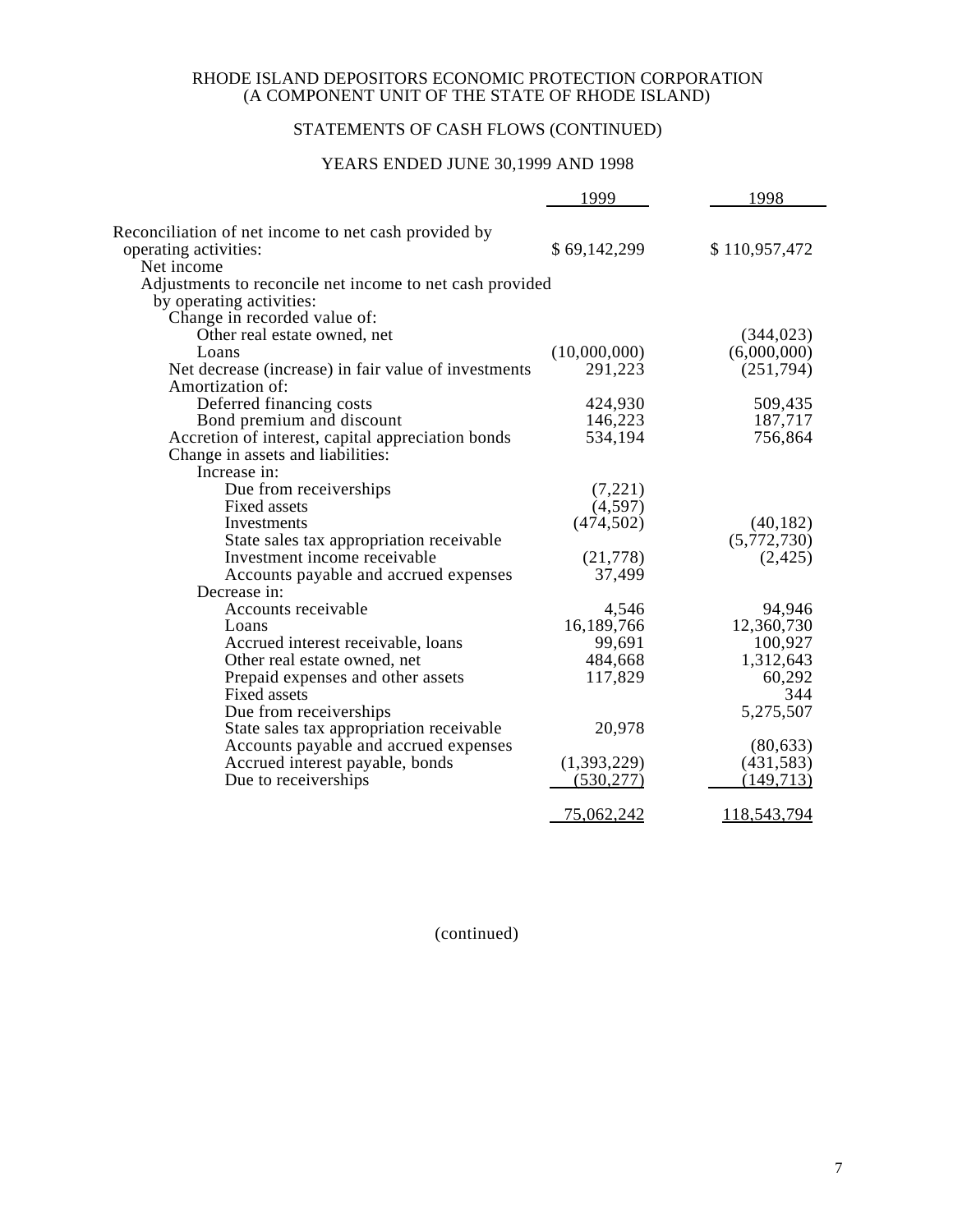## STATEMENTS OF CASH FLOWS (CONTINUED)

## YEARS ENDED JUNE 30, 1999 AND 1998

|                                                                                                                               |     | 1999                                                  | 1998                                                   |
|-------------------------------------------------------------------------------------------------------------------------------|-----|-------------------------------------------------------|--------------------------------------------------------|
| Other reconciling items included in investing and noncapital<br>financing activities:                                         |     |                                                       |                                                        |
| Interest payments on bonds<br>Loss on bond defeasance<br>Investment income received<br>Interest income, investments in escrow | \$. | 9,548,328<br>3,674,501<br>(1, 286, 893)<br>(192, 034) | \$13,997,256<br>4,190,180<br>(1,672,370)<br>(180, 949) |
|                                                                                                                               |     | 11,743,902                                            | 16,334,117                                             |
| Net cash provided by operating activities                                                                                     |     | 86,806,144                                            | \$134,877,911                                          |

See notes to financial statements.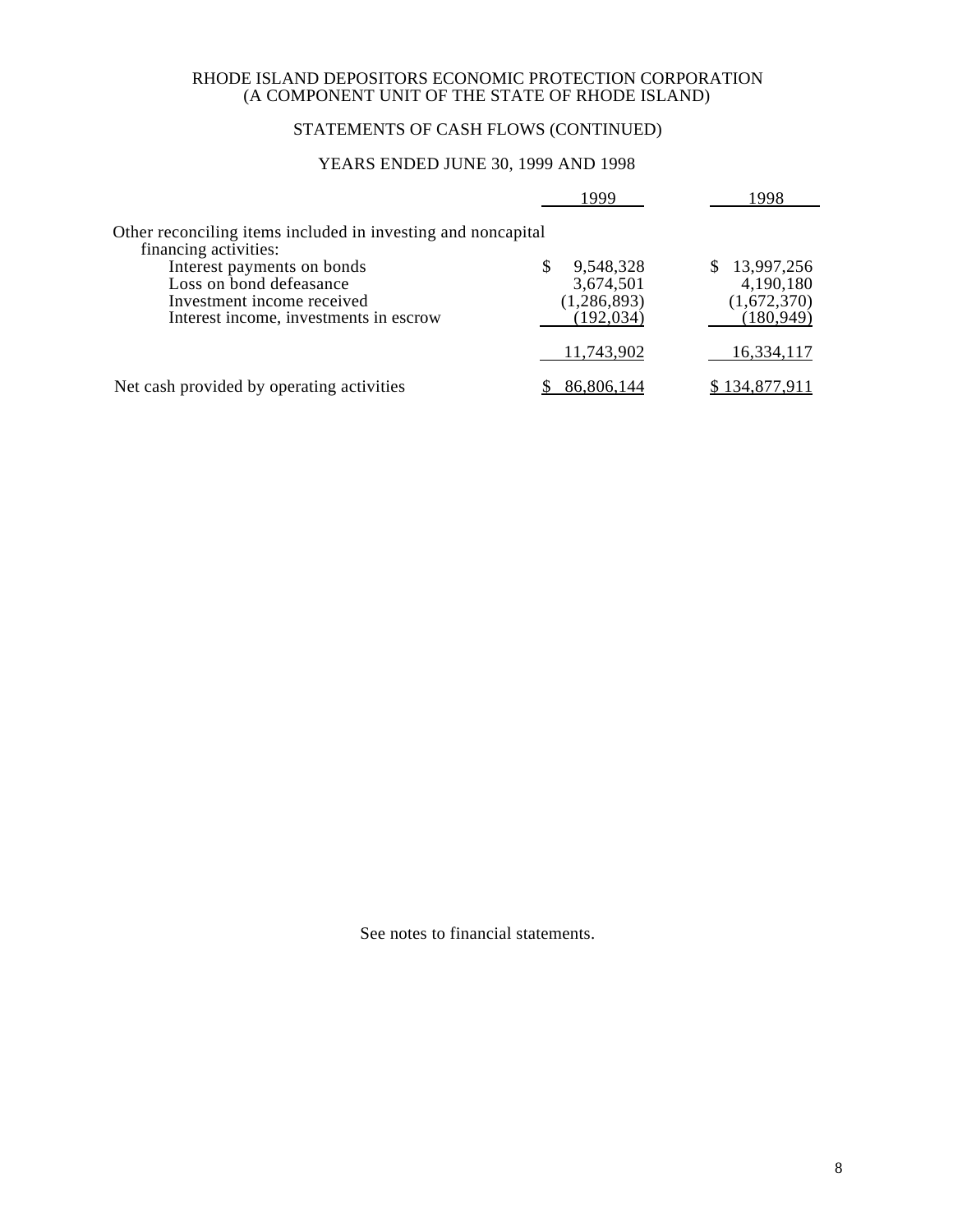## NOTES TO FINANCIAL STATEMENTS

#### YEARS ENDED JUNE 30, 1999 AND 1998

#### 1. Background:

- The Rhode Island Depositors Economic Protection Corporation (DEPCO) was created in 1991 under Chapter 42-116 of the Rhode Island General Laws as a public corporation and instrumentality of the State of Rhode Island and Providence Plantations (the State) having a distinct legal existence separate from the State and not constituting a department of State government. DEPCO was created to assist in protecting the interests of depositors of certain credit unions, loan and investment companies and bank and trust companies in the State (collectively, the closed institutions) which had been closed when their private deposit insurer, Rhode Island Share and Deposit Indemnity Corporation (RISDIC), failed on December 31, 1990, thereby leaving those institutions without deposit insurance, which is required by Section 19-11-19 of the Rhode Island General laws.
- The General Laws empowered DEPCO to acquire all or a portion of the assets of the closed institutions thereby aiding the repayment of the deposit liabilities of the closed institutions. To provide funds for this and its other corporation purposes, DEPCO may issue bonds, subject to limitations, incur debt collateralized solely by its assets without limit as to amount, dispose of assets acquired, and receive appropriations of a portion of the State's sales tax revenue. DEPCO's bonds payable and other indebtedness are not deemed to be a debt, obligation or a pledge of the full faith and credit of the State.
- In connection with DEPCO's plan (the plan) to repay depositors of the closed institutions, DEPCO assumed certain deposit liabilities and acquired all or a portion of the assets of certain closed institutions. Pursuant to its plan, DEPCO acquired assets in June 1992 with a recorded value of approximately \$427,100,000 from the receiverships of certain closed institutions. The acquisition price was equal to the deposit liabilities assumed, which amounted to approximately \$636,700,000. DEPCO also assisted the assumption of deposit liabilities and the acquisition of assets by other financial institutions and assisted in institutions obtaining federal deposit insurance (see Note 3). DEPCO funded these activities through the issuance of special obligation and general obligation bonds (see Note 8). DEPCO uses the state sales tax appropriations (see Note 7) and amounts realized on the sale of assets and other activities to cover operating and interest costs and repay bond obligations and guarantee deposit liabilities.
- DEPCO is obligated, upon termination of the corporation, to return to the State title to all funds and other properties owned by it as a result of its activities as defined in Chapter 42-116 of the Rhode Island General Laws which remain after provision for the payment or satisfaction of all bonds, and other obligations of the corporation. Under Section 25 of RIGL 42-116, the board of directors is responsible for dissolving the corporation once it has determined that the purposes for which it was created have been substantially fulfilled.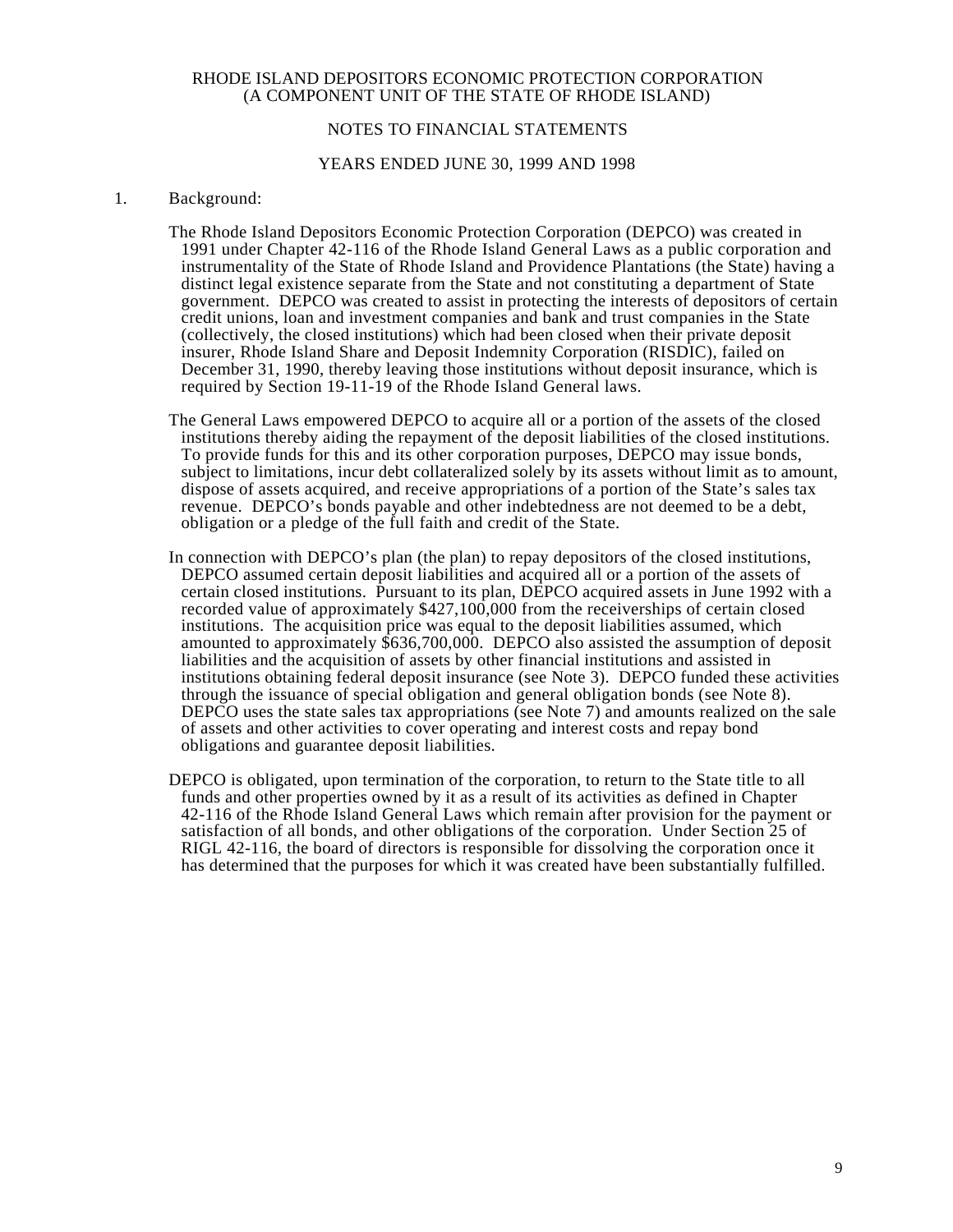## NOTES TO FINANCIAL STATEMENTS (CONTINUED)

### YEARS ENDED JUNE 30, 1999 AND 1998

1. Background (continued):

DEPCO is governed by a board of directors consisting of the Governor of the State, who serves as Chairman, and four members appointed by the Governor with the advice and consent of the State Senate.

DEPCO is considered a component unit of the State for financial reporting purposes, and accordingly, its financial statements are included in the State's Comprehensive Annual Financial Report.

2. Summary of significant accounting policies:

Basis of accounting:

- The financial statements of DEPCO are prepared on the accrual basis of accounting which is appropriate for governmental proprietary fund type activities. The Governmental Accounting Standards Board (GASB) has responsibility for establishing generally accepted accounting principles for governmental proprietary fund type activities. In accordance with GASB Statement No. 20, in the absence of specific guidance from a GASB pronouncement, pronouncements of the Financial Accounting Standards Board (FASB) issued on or before November 30, 1989 have been followed.
- DEPCO was created to effectively assume the role of a liquidating bank for the closed institutions. As such, certain accounting principles governing liquidating banks are applicable. Loans and real estate owned are carried at their estimated fair values. Liabilities are carried on the statement of assets and liabilities and fund deficit at historical cost, as this is the amount at which liabilities are currently anticipated to be settled.

Cash equivalents:

DEPCO considers all highly liquid investments, such as repurchase agreements and U.S. Treasury Bills, with a maturity of three months or less when purchased to be cash equivalents. Repurchase agreements are reported at cost. U.S. Treasury Bills are reported at amortized cost which approximates fair value; since they have a remaining maturity of one year or less at time of purchase.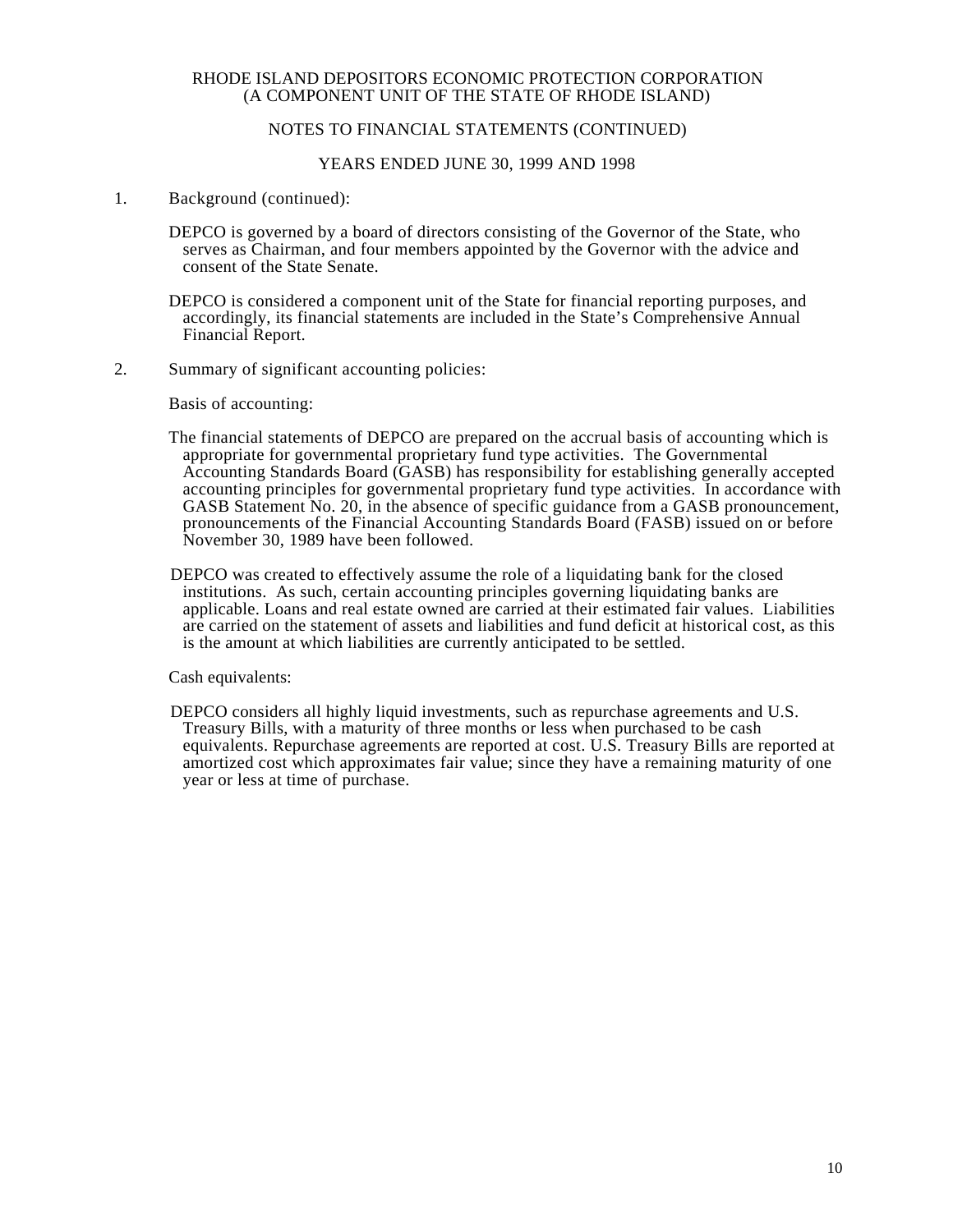## NOTES TO FINANCIAL STATEMENTS (CONTINUED)

#### YEARS ENDED JUNE 30,1999 AND 1998

2. Summary of significant accounting policies (continued):

Investments:

- At June 30, 1999 and 1998, investments include U.S. Government securities and guaranteed investment contracts. At June 30, 1998, investments also include a First Bank and Trust debenture (see Note 3) and securities of U.S. Government agencies.
- DEPCO reports participating interest earning investment contracts at fair value. Investments in nonparticipating interest earning investment contracts, such as nonnegotiable guaranteed investment contracts with redemption terms that do not consider market rates, and a nonnegotiable debenture, are reported at cost provided that the fair value of such contracts is not significantly affected by the impairment of the credit standing of the issuer or other factors.
- All investment income, including changes in the fair value of investments, is reported as revenue in the accompanying statements of revenues, expenses and changes in fund deficit.

Loans and other real estate owned:

Loans and other real estate owned are recorded at estimated fair values. Fair value is the amount that can reasonably be expected to be received in a current sale between a willing buyer and a willing seller, that is, other than in a forced or liquidation sale. Estimated fair value is determined by appraisals of individual properties or similar procedures which management believes result in a reasonable estimation of the fair values of the assets and are consistent with the methodology used by appraisers. Such methodology is based on estimated cash flows from the collection, sale, orderly liquidation or other realization of these assets, net of any direct operating expenses and selling costs of the assets. In formulating the estimates, management takes into account economic conditions and specific factors applicable to each asset (for example, financial condition of borrower and guarantor, condition and marketability of collateral or property owned, collection and workout costs and advances, liabilities, bankruptcy and pending litigation, etc.). The estimated cash flows are then discounted at rates believed to result in appropriate market rates of return given the inherent uncertainties associated with these assets.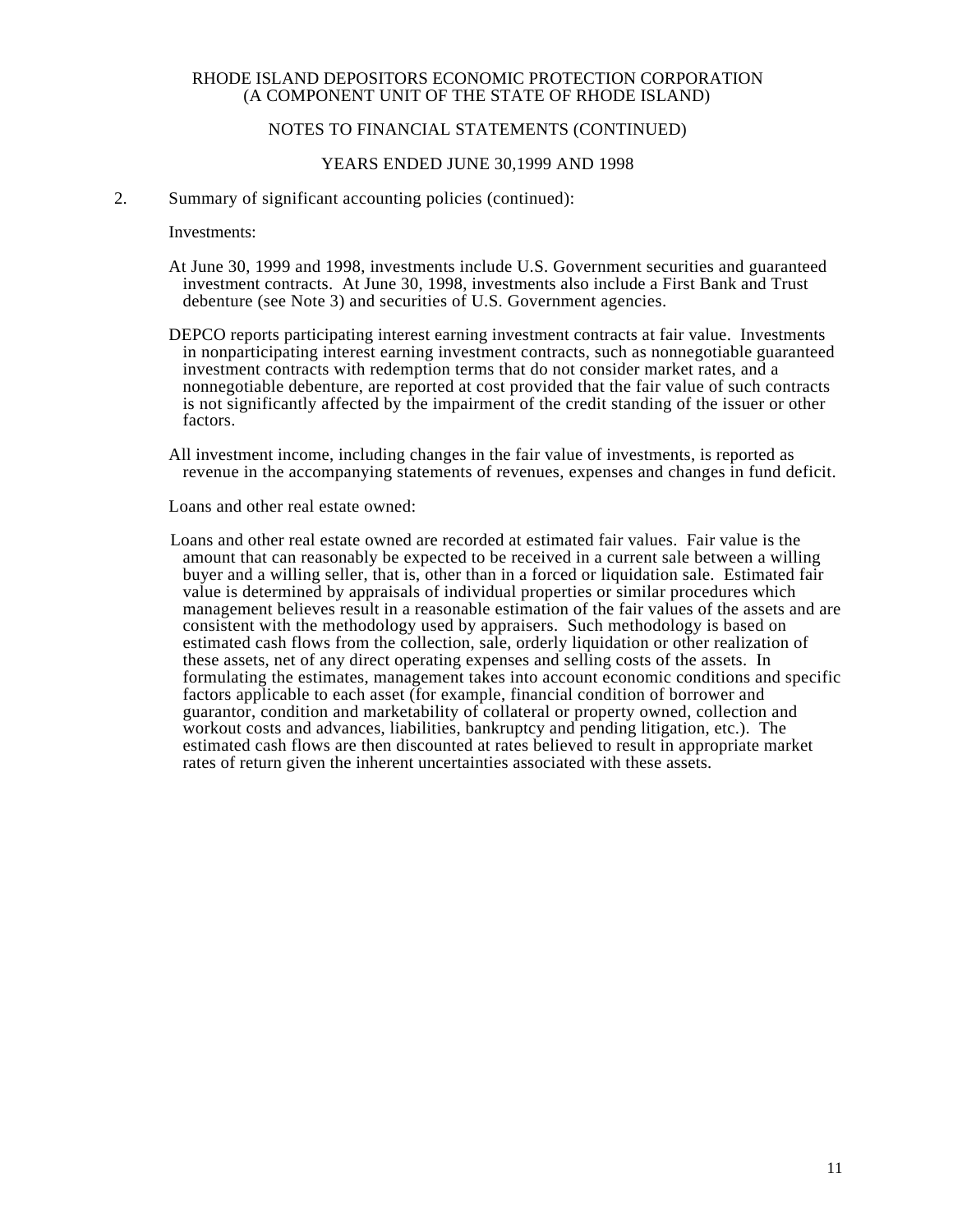## NOTES TO FINANCIAL STATEMENTS (CONTINUED)

### YEARS ENDED JUNE 30,1999 AND 1998

2. Summary of significant accounting policies (continued):

Loans and other real estate owned (continued):

Amounts realized in excess of or less than carrying value are recorded in the period in which the corresponding asset is sold.

Interest on most loans is included in income as earned based upon interest rates applied to unpaid principal. No interest is accrued when loans are greater than 90 days delinquent. When a loan is placed on nonaccrual status, all interest previously accrued but not collected is charged against current period income. Subsequent cash receipts on nonaccrual loans are applied to the outstanding principal balance of the loan, or recognized as interest income, depending on management's assessment of the ultimate collectibility of the loan. Nonaccrual loans may be returned to full accrual status when principal and interest payments are not delinquent.

DEPCO's loans and other real estate owned are primarily concentrated in the State. Repayment of loans and sales of other real estate owned is in part dependent upon the economic conditions of the area.

Deferred financing costs:

Deferred financing costs on bonds payable are being amortized over the estimated term of the related debt using a method which approximates the level-yield method. When a bond or a portion of a bond is retired early, the related portion of the deferred financing costs is expensed and reported as a component of the extraordinary item.

Special obligation bonds payable:

Bonds are carried net of premium or discount plus any accreted interest, as this is the amount at which they are currently anticipated to be settled. Premiums and discounts on bonds payable are amortized as an adjustment to interest expense over the estimated term of the related debt using a method which approximates the level-yield method. When a bond or portion of a bond is retired early, the related portion of premium or discount is expensed and reported as a component of the extraordinary item.

Use of estimates:

The preparation of financial statements in accordance with generally accepted accounting principles requires management to make estimates and assumptions that affect the reported amounts of assets and liabilities and disclosure of contingent assets and liabilities at the date of the financial statements. Estimates also affect the reported amounts of revenues and expenses during the reporting period. Actual results could differ from those estimates.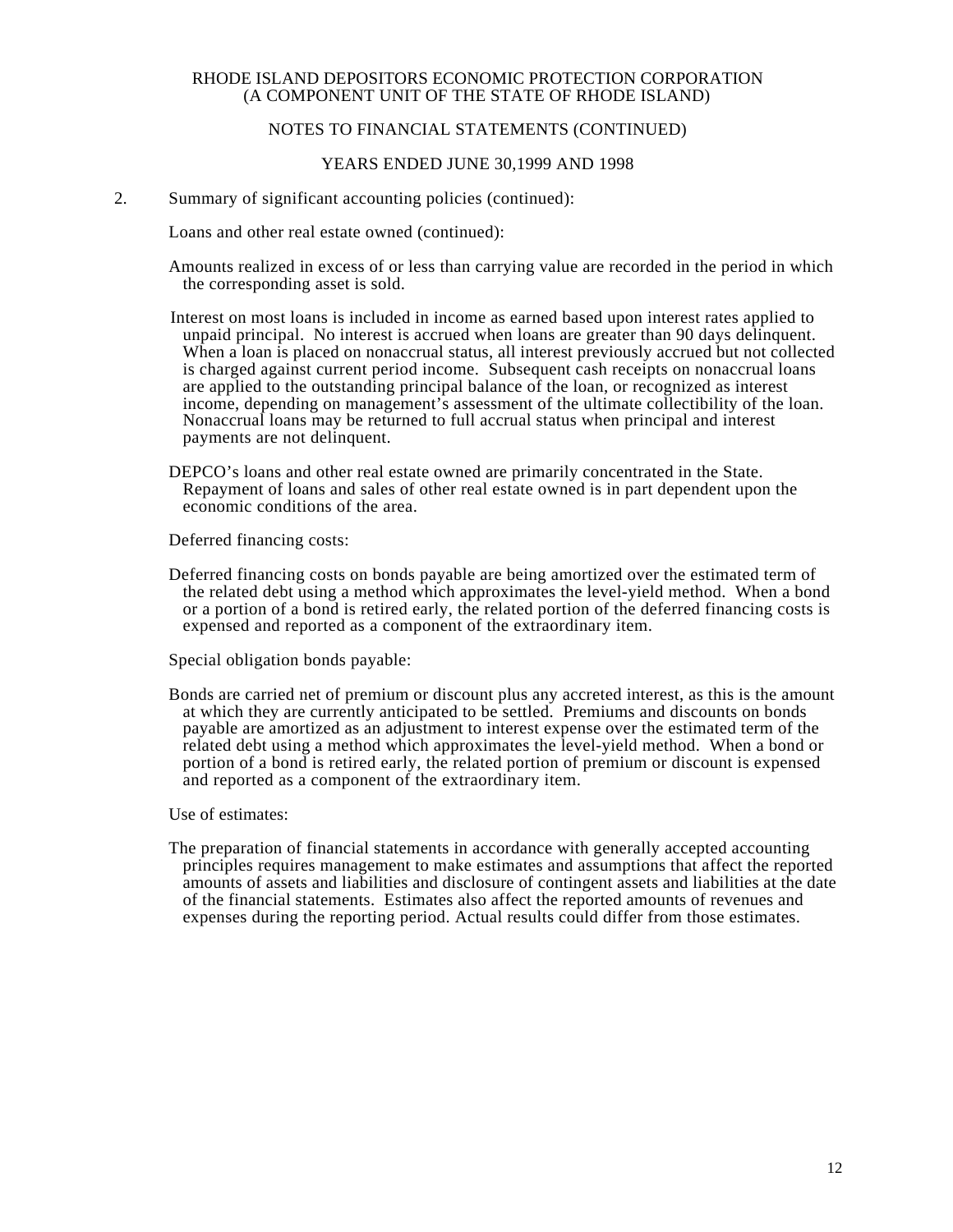## NOTES TO FINANCIAL STATEMENTS (CONTINUED)

#### YEARS ENDED JUNE 30, 1999 AND 1998

#### 3. Assisted transaction:

- The transaction between First Bank and Trust (First Bank), and the Chariho-Exeter Credit Union in receivership, which closed on May 1, 1992, involved the transfer to First Bank of certain assets of the Chariho-Exeter Credit Union. In exchange, First Bank issued new deposits to the former depositors of the Chariho-Exeter Credit Union, excluding those to officers and directors of the closed institution, and assumed certain other liabilities.
- DEPCO assisted this transaction during fiscal year 1992 by (i) paying to First Bank \$5,150,436, which represents the amount by which liabilities assumed plus new deposits issued by First Bank exceeded the recorded value of the assets acquired by First Bank; (ii) funding an escrow account for \$540,000 in connection with certain indemnities given to First Bank described below; and (iii) purchasing a \$3,000,000 variable rate debenture of First Financial Corp., the parent of First Bank, which matured in May 1999 and was noninterest-bearing for the first three years.
- Further, DEPCO had an obligation to pay on May 1, 1999 any deficiency resulting after netting charge-offs, recoveries and losses on disposition of the acquired assets against a First Bank loan loss reserve. DEPCO had recorded a \$540,000 loss reserve which was included in accrued liabilities related to assisted transaction at June 30, 1998. The debenture and escrow account were pledged as collateral for any potential deficiency.
- The \$3,000,000 variable rate First Bank debenture due May 1, 1999 was noninterest-bearing until May 1, 1995 and accrued interest at a rate equal to the five-year U.S. Treasury bond rate plus 1% thereafter. The debenture was only transferable to another agency or instrumentality of the State.
- All terms of the transaction were completed as of June 1, 1999. DEPCO received a total of \$3,248,777 for payment of the debenture upon maturity and return of the escrow account, exclusive of interest, after netting deficiencies relating to acquired assets. For the year ended June 30, 1999, other income includes \$248,777 representing the amount by which DEPCO's recorded \$540,000 loss reserve exceeded amounts required to be paid to First Bank for net deficiencies related to acquired assets.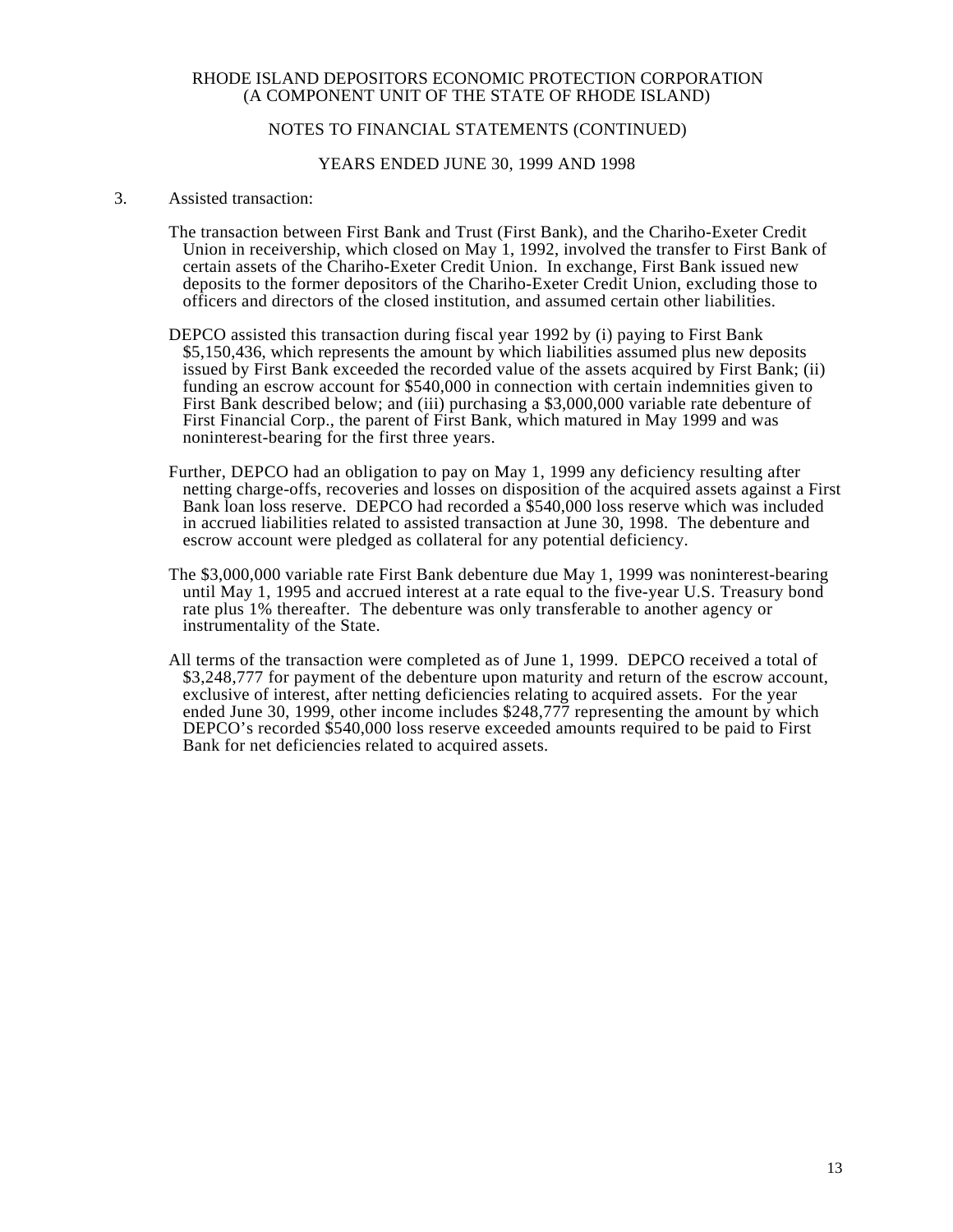## NOTES TO FINANCIAL STATEMENTS (CONTINUED)

#### YEARS ENDED JUNE 30, 1999 AND 1998

#### 4. Cash, cash equivalents and investments:

At June 30, 1999 and 1998, the carrying amount of DEPCO's cash in banks consisted of the following:

|                            | 1999 |                 |   | 1998            |  |
|----------------------------|------|-----------------|---|-----------------|--|
| Unrestricted<br>Restricted | S    | 99,927<br>4.441 | S | 16,095<br>3,824 |  |
| Total cash                 |      | 104,368         |   | 10 O 10         |  |

The corresponding bank balances at June 30, 1999 and 1998 were \$203,507 and \$160,580, of which \$100,000 was covered by federal deposit insurance and \$103,507 and \$60,580, respectively, was uninsured and uncollateralized.

The State of Rhode Island requires, effective October 1, 1991, that certain uninsured deposits be collateralized. Section 35-10.1-7 of the general Laws of the State of Rhode Island, dealing with the collateralization of public deposits, requires all time deposits with maturities of greater than 60 days and all deposits in institutions that do not meet its minimum capital standards as required by its federal regulator must be collateralized.

DEPCO's enabling legislation authorizes it to invest any funds held in reserves, or revenues or funds not required for immediate disbursement, in investments, obligations or securities as authorized for the investment of funds by the State.

DEPCO's investment of proceeds from the sale of its special obligation bonds is further guided by specific bond indentures as follows:

Special obligation bond proceeds may be invested in:

- direct obligations of the United States of America;
- obligations guaranteed by the United States of America;
- certain obligations issued or guaranteed by particular federal agencies; and
- subject to certain specific restrictions, money market funds, certificates of deposit, savings accounts, deposit accounts, money market deposits, investment agreements, commercial paper, state and municipal obligations, federal funds, bankers' acceptances, and repurchase agreements.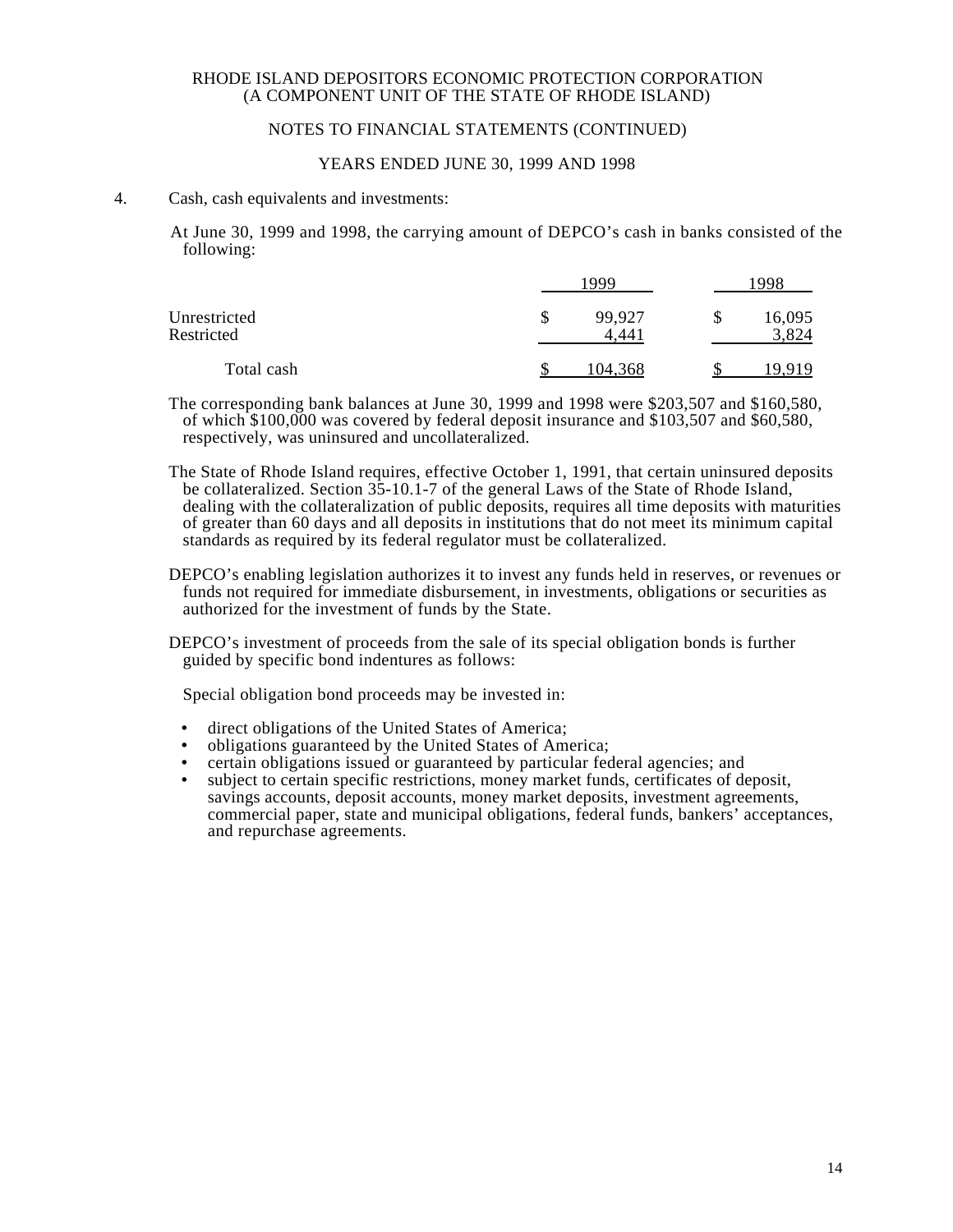## NOTES TO FINANCIAL STATEMENTS (CONTINUED)

## YEARS ENDED JUNE 30, 1999 AND 1998

#### 4. Cash, cash equivalents and investments (continued):

DEPCO's cash equivalents and investments are classified among 3 categories of credit risk:

Category 1 - cash equivalents and investments that are insured or registered, or held by DEPCO or its agent in DEPCO's name;

Category 2 - cash equivalents and investments that are uninsured and unregistered, and are held by the counterparty's trust department or agent in DEPCO's name;

Category 3 - cash equivalents and investments that are uninsured and unregistered, and are held by the counterparty or its trust department or agent but not in DEPCO's name.

|                                                                                                                   |                  |                   | 1999                      |                         |
|-------------------------------------------------------------------------------------------------------------------|------------------|-------------------|---------------------------|-------------------------|
|                                                                                                                   | Category 1       | <u>Category 3</u> | <b>Not</b><br>Categorized | Reported<br>amount      |
| Unrestricted cash equivalents,<br>repurchase agreements<br>collateralized by U.S.<br>Goverment securities         | $-0-$            | \$9,234,739       | $-0-$                     | 9,234,739<br>\$.        |
| Restricted cash equivalents,<br>U.S. Treasury bills                                                               | 8,226,473        | $-0-$             | $-0-$                     | 8,226,473               |
| Restricted investments:<br>Guaranteed investment<br>contract - Berkshire<br>Hathaway, Inc.<br>U.S. Treasury bills | 14,672,995       |                   | 3,576,371                 | 3,576,371<br>14,672,995 |
|                                                                                                                   | 14,672,995       | $-0-$             | 3,576,371                 | 18,249,366              |
| Total cash equivalents and<br>investments                                                                         | 22,899,468<br>S. | \$9,234,739       | \$ 3,576,371              | \$35,710,578            |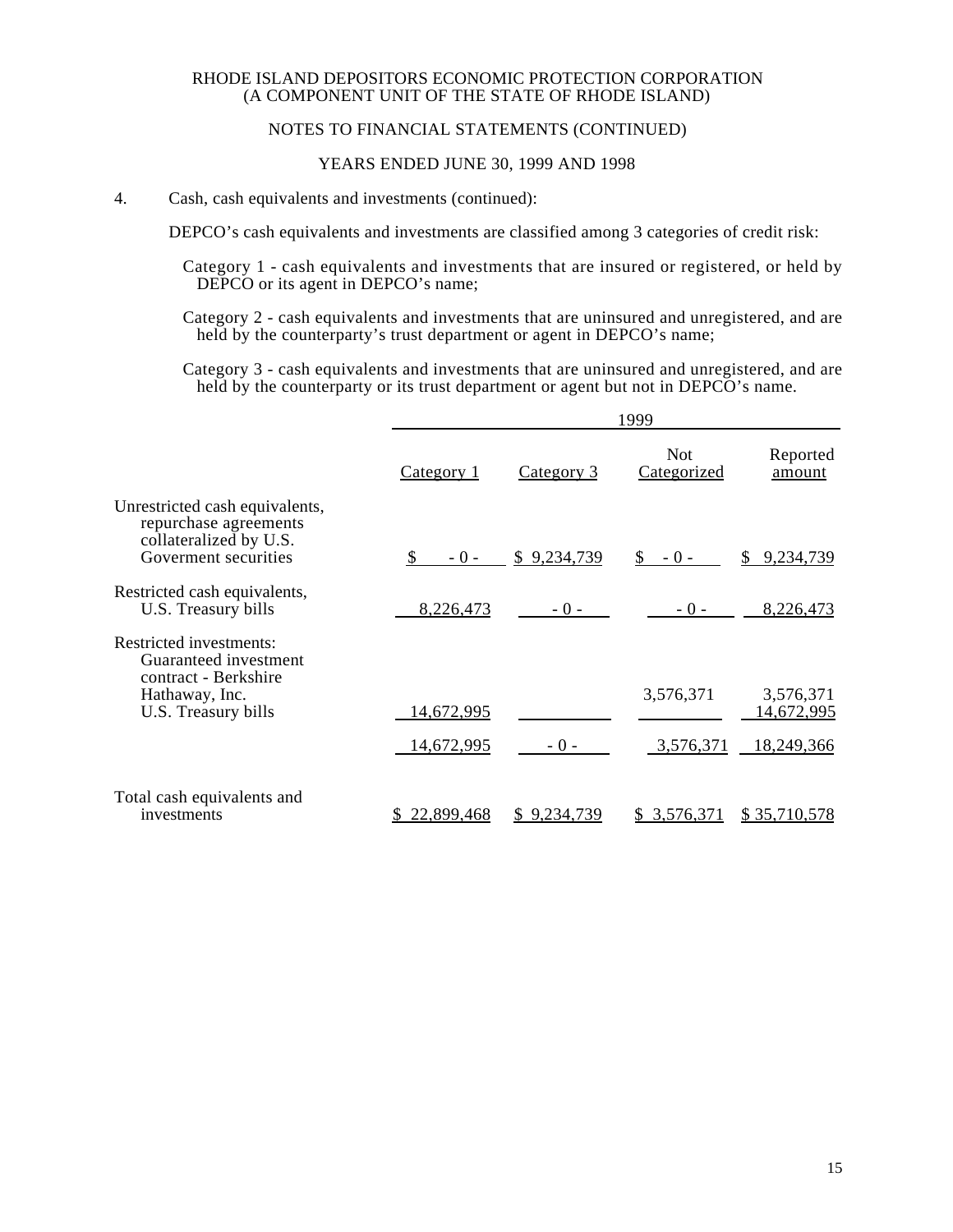## NOTES TO FINANCIAL STATEMENTS (CONTINUED)

# YEARS ENDED JUNE 30, 1999 AND 1998

## 4. Cash, cash equivalents and investments (continued):

|                                                                                                                                                                             | 1998                   |              |                           |                                        |
|-----------------------------------------------------------------------------------------------------------------------------------------------------------------------------|------------------------|--------------|---------------------------|----------------------------------------|
|                                                                                                                                                                             | Category 1             | Category 3   | <b>Not</b><br>Categorized | Reported<br>amount                     |
| Unrestricted cash equivalents,<br>repurchase agreements<br>collateralized by U.S.<br>Government securities                                                                  | <sup>\$</sup><br>$-0-$ | \$4,540,361  | $-0-$<br>S.               | \$4,540,361                            |
| Restricted cash equivalents,<br>U.S. Treasury bills                                                                                                                         | 7,505,098              | $-0-$        | $-0-$                     | 7,505,098                              |
| Unrestricted investments,<br><b>U.S. Government securities</b>                                                                                                              | $-0-$                  | 7,516,926    | $-0-$                     | 7,516,926                              |
| Restricted investments:<br>Guaranteed investment<br>contract - Berkshire<br>Hathaway, Inc.<br>U.S. Treasury bills<br><b>First Bank and Trust</b><br>variable rate debenture | 14, 196, 151           |              | 3,466,200<br>3,000,000    | 3,466,200<br>14, 196, 151<br>3,000,000 |
| 20,662,351                                                                                                                                                                  | 14,196,151             | $-0-$        |                           | 6,466,200                              |
| Total cash equivalents and<br><b>Investments</b>                                                                                                                            | \$21,701,249           | \$12,057,287 | \$ 6,466,200              | \$40,224,736                           |

Reported amounts of cash equivalents and investments are recorded at, or approximate, fair values.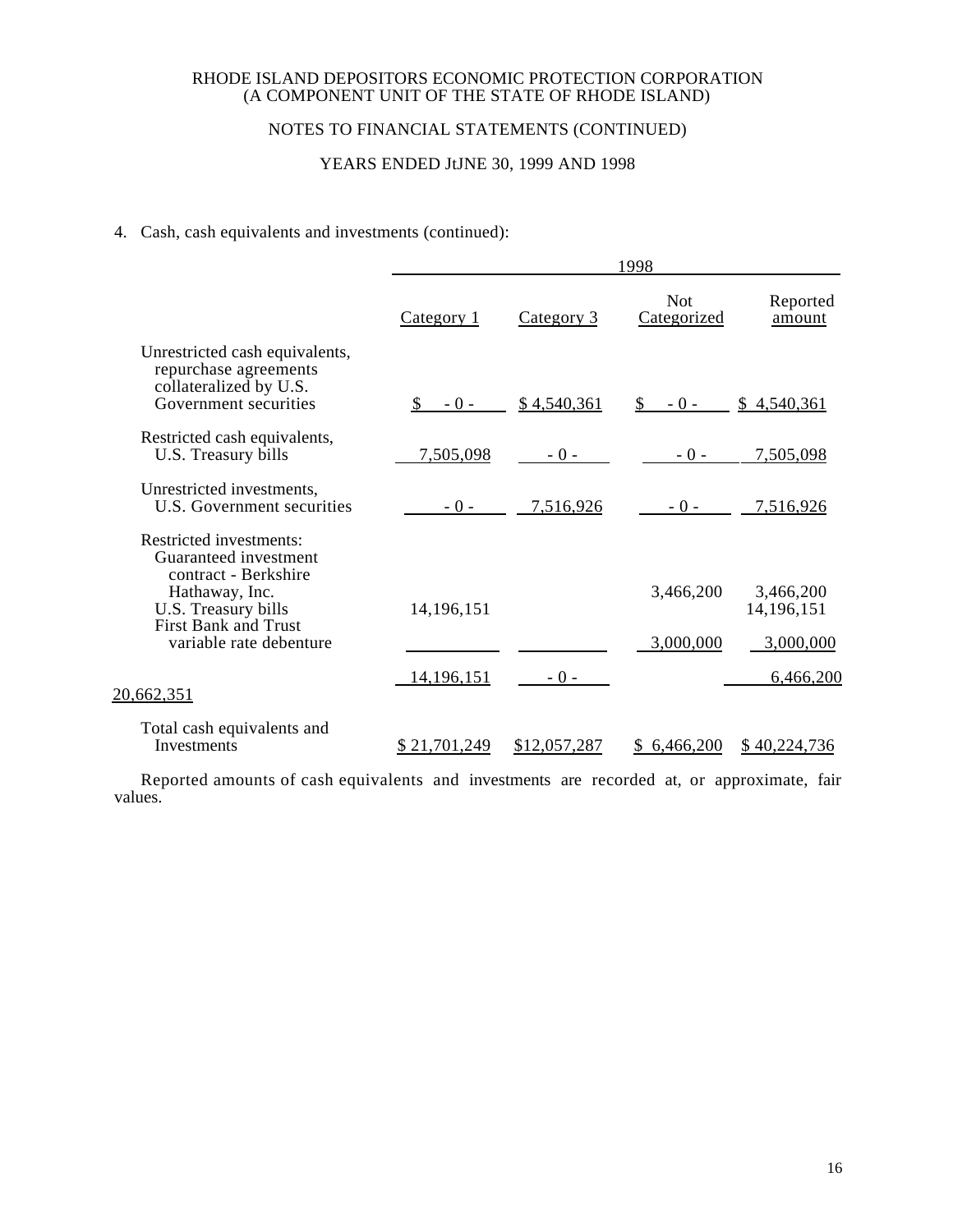## NOTES TO FINANCIAL STATEMENTS (CONTINUED)

#### YEARS ENDED JUNE 30, 1999 AND 1998

4. Cash, cash equivalents and investments (continued):

The Berkshire Hathaway, Inc. investment agreement represents an investment of funds with a single corporate counterparty utilized for the investment of the debt service fund requirements of the 1991 Series A special obligation bonds. It carries a fixed annual interest rate of 7.47%, payable semiannually commencing February 1, 1992, and matures August 1, 2021. The investment was neither insured nor collateralized at June 30, 1999 and 1998; however, if the investment ratings assigned by two national bond rating agencies to Berkshire's long-term unsecured, unsubordinated debt obligations are downgraded to a level below AA or Aa3, respectively, the investment agreement would be terminated or Berkshire would be required to deliver collateral comprised exclusively of U.S. Government securities and U.S. Government agency securities equal to 105% or 104% of principal and accrued interest. The agreement has no quoted market value and cannot be sold or assigned to another party.

- DEPCO may draw amounts under the investment agreement as needed without penalty provided the intended use of amounts drawn is in accordance with the trust agreement governing use of the proceeds of DEPCO's 1991 Series A special obligation bonds. DEPCO may not draw amounts under the agreement for the purpose of reinvesting funds with another entity.
- In connection with its bond obligations, DEPCO is required to establish and maintain various reserve funds. The 1991 Series A, 1992 Series A, 1992 Series B and 1993 Series A special obligation bonds require the following reserve funds be maintained in restricted cash and investment balances:
- Special Revenue Fund

This fund was established for the deposit of sales tax receipts from the State. The fund disburses the amounts received monthly, first to the debt service fund, then to the rebate fund and finally, after the payment of semiannual debt service on the special obligation bonds, to DEPCO which can utilize the funds for any other valid corporate purpose. At June 30, 1999 and 1998, the balance of the special revenue fund was \$14,268,631 and \$11,694,348, respectively.

• Debt Service Fund

DEPCO's portion of the state sales tax receipts are required to be deposited into this fund on a monthly basis. The fund is to be used to pay the principal, if any, and interest due at the scheduled dates. At June 30, 1999 and 1998, the debt service fund was comprised of the following (see Note 8):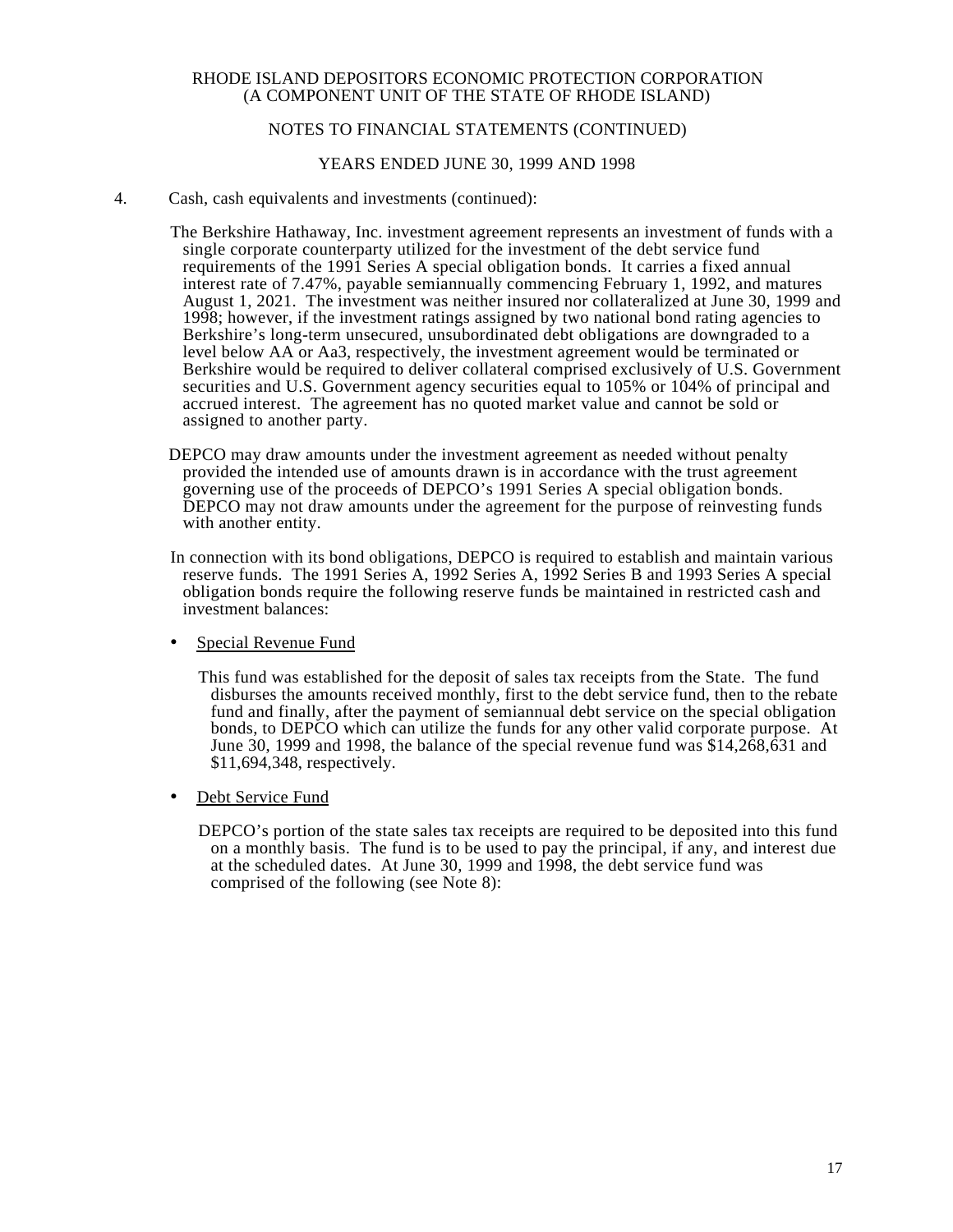## NOTES TO FINANCIAL STATEMENTS (CONTINUED)

## YEARS ENDED JUNE 30, 1999 AND 1998

### • Cash, cash equivalents and investments (continued):

| Debt Service Fund (continued)<br>$\bullet$                       | 1999                                             | 1998                                               |
|------------------------------------------------------------------|--------------------------------------------------|----------------------------------------------------|
| <b>Special Obligation Bonds</b>                                  |                                                  |                                                    |
| 1991 Series A<br>1992 Series A<br>1992 Series B<br>1993 Series A | \$3,576,371<br>6,802,793<br>1,142,268<br>365,107 | \$3,466,200<br>6,878,631<br>1,128,476<br>1,117,821 |

• Rebate Fund

This fund requires that any amounts due to the federal government as a result of arbitrage earnings on the bond proceeds be set aside. At June 30, 1999 and 1998, no rebate ftmd was required.

5. Loans and other real estate owned:

## Loans:

Loans consist of the following at June 30, 1999 and 1998:

|                                                                 | 1999          | 1998         |
|-----------------------------------------------------------------|---------------|--------------|
| Principal balances outstanding under borrowers'<br>obligations: |               |              |
| Commercial loans                                                | \$<br>994,247 | \$2,411,045  |
| Land                                                            | 1,819,840     | 1,785,318    |
| Real estate:                                                    |               |              |
| Residential                                                     | 17,571,444    | 22,472,556   |
| Commercial                                                      | 20,377,716    | 28,323,055   |
| Consumer and other                                              | 6,981,788     | 3,165,731    |
|                                                                 | 47,745,035    | 58,157,705   |
| Less fair value adjustment                                      | 27,953,170    | 32,176,074   |
| Loans at estimated fair value                                   | 19,791,865    | \$25,981,631 |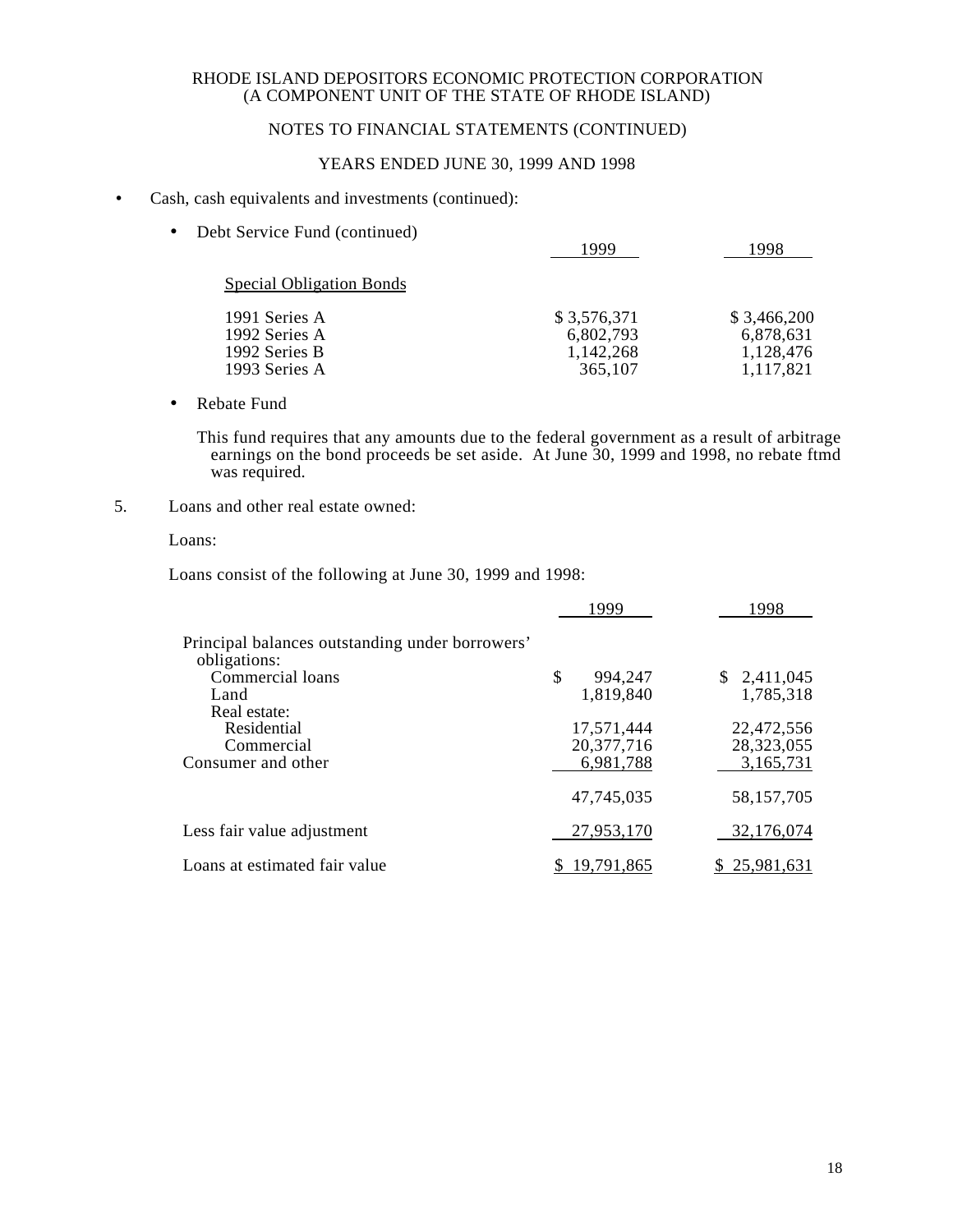## NOTES TO FINANCIAL STATEMENTS (CONTINUED)

#### YEARS ENDED JUNE 30, 1999 AND 1998

#### 5. Loans and other real estate owned (continued):

Loans on nonaccrual status were \$15,894,081 and \$16,520,749 at June 30, 1999 and 1998, respectively.

Principal balances outstanding under borrowers' obligations increase primarily as a result of court decisions establishing obligations for restitution or amounts capitalized for judgments on existing loans. Principal balances outstanding under borrowers' obligations decrease primarily as a result of principal payments, reductions due to bankruptcies, and settlements of loans.

The change in recorded value of loans for the year ended June 30, 1999 resulted from approximately \$2,000,000 in collections in excess of the estimated fair value of the respective loans collected, approximately \$3,500,000 in collections on loans previously determined to have no estimated fair value, approximately \$1,500,000 in fair value adjustment for certain loans due to partial payments received on the respective loans, and approximately \$3,000,000 in fair value adjustment due to historical performance.

The change in recorded value of loans for the year ended June 30, 1998 resulted from approximately \$1,000,000 in collections in excess of the estimated fair value of the respective loans collected, approximately \$4,000,000 in collections on loans previously determined to have no estimated fair value, and approximately \$1,000,000 in fair value adjustment for certain loans due to partial payments received on the respective loans.

Other real estate owned:

Other real estate owned consists of the following at June 30, 1999 and 1998:

|                                               | ooc                            | 998                            |
|-----------------------------------------------|--------------------------------|--------------------------------|
| Residential<br>Commercial real estate<br>Land | 10,258<br>1,430,749<br>782,202 | 52,849<br>1,734,548<br>920,480 |
|                                               | 2,223,209                      | 2,707,877                      |

Real estate owned and other direct asset-related expenses include rental income and other income of \$120,475 and \$159,771 for the years ended June 30, 1999 and 1998, respectively.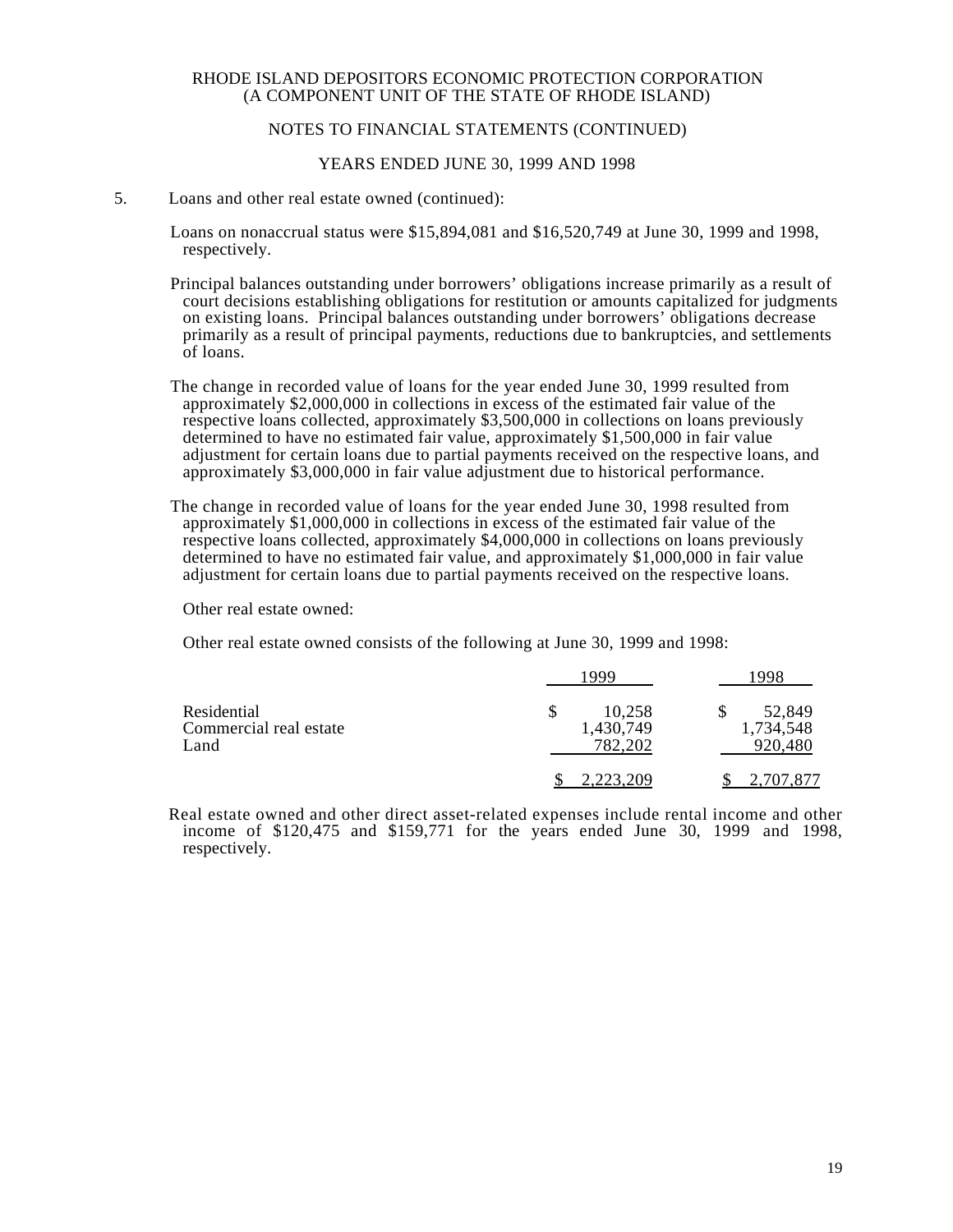## NOTES TO FINANCIAL STATEMENTS (CONTINUED)

### YEARS ENDED JUNE 30,1999 AND 1998

#### 6. Due to/from receiverships:

Due to/from receiverships is comprised of the following:

|                                                                                 | 1999                      | 1998               |
|---------------------------------------------------------------------------------|---------------------------|--------------------|
| Due from receiverships:<br>Cash and cash equivalents<br>Other real estate owned |                           | S<br>15,368        |
| Other assets                                                                    | 38,666                    | 16,076             |
| Total due from receiverships                                                    | 38,666                    | 31,445             |
| Due to receiverships:<br>Deposit liabilities<br>Other liabilities               | \$<br>1,155,724<br>38,666 | \$1,723,864<br>803 |
| Total due to receiverships                                                      | .,194,390                 | 1,724,667          |

In connection with various agreements entered into with the receivers of the closed institutions, DEPCO has not acquired certain assets or assumed certain liabilities of the receivers.

DEPCO has a first priority security interest in the above assets which collateralize the due from receiverships amounting to \$38,666 and \$31,445 at June 30, 1999 and 1998, respectively. In accordance with its accounting policy, DEPCO carries the due from receiverships at the estimated fair value of the underlying assets. DEPCO is entitled to the net income or other proceeds generated by such assets and may, at its option, acquire them from the receiverships in accordance with the agreements.

Liabilities not assumed by DEPCO that remain at the receiverships of the closed institutions include deposit liabilities to officers, members of the boards of directors and members of certain committees of the boards of directors of the closed institutions, accounts subject to legal liens and disputed claims of Heritage Loan and Investment Bank depositors still being determined by the courts. DEPCO has an obligation to assume such deposit liabilities and other liabilities amounting to  $$1,194,390$  and  $$1,724,667$  at June 30, 1999 and 1998, respectively; however, DEPCO is not required to assume, and payments under DEPCO's plan to pay back depositors are not required to be made, until such time as there are no remaining potential claims against these individuals. DEPCO has the right to assume such liabilities and to offset them against amounts due from the individuals as a result of final judgments and settlements.

#### RHODE ISLAND DEPOSITORS ECONOMIC PROTECTION CORPORATION (A COMPONENT UNIT OF THE STATE OF RHODE ISLAND)

#### NOTES TO FINANCIAL STATEMENTS (CONTINUED)

### YEARS ENDED JUNE 30, 1999 AND 1998

6. Due to/from receiverships (continued):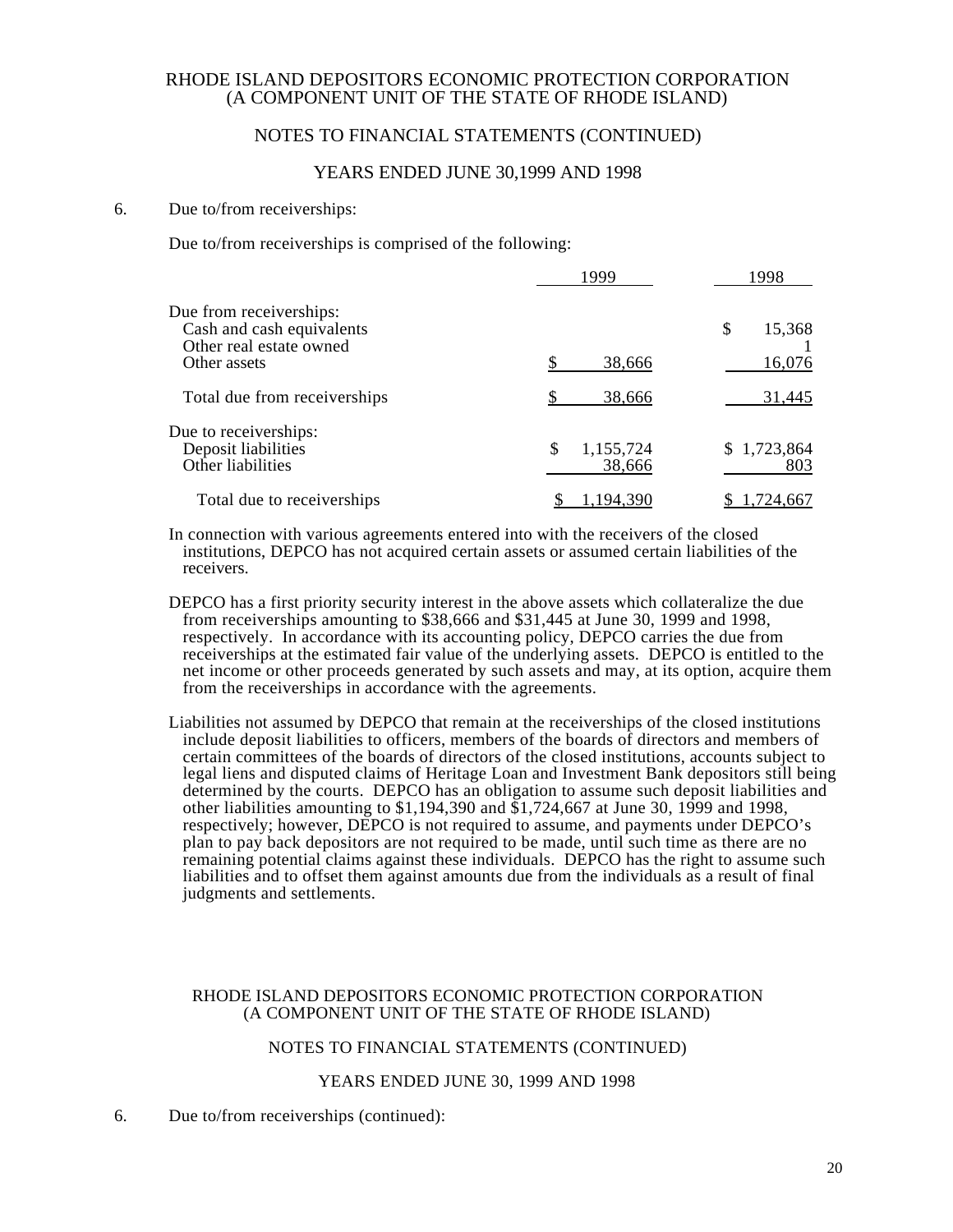During 1999 and 1998, approximately \$568,200 and \$127, 100, respectively, of deposit liabilities was transferred from due to receivership to DEPCO. For the year ended June 30, 1999, \$130,300 was paid to depositors, and \$437,900 were claims denied by the court and included in other income in the statement of revenues, expenses and changes in fund deficit. For year ended June 30, 1998, \$104,700 was paid to depositors and \$22,400 was offset against those individuals' loans.

Under the agreements, DEPCO has the right to put back to the receiverships any other real estate owned or loans collateralized by real estate with environmental concerns.

7. State sales tax appropriations:

Subject to the conditions disclosed below, DEPCO is entitled by statute to a portion of the State's sales tax revenue (six-tenths of one percent within the existing State sales tax rate). For the years ended June 30, 1999 and 1998, the portion of State sales tax appropriated for DEPCO, amounted to  $$53,117,924$  and  $$49,755,341$ , respectively. During  $1997$ , the Rhode Island General Assembly enacted legislation that required DEPCO to return excess sales tax not to exceed \$15,000,000 of the year ended June  $30$ , 1998 sales tax appropriation that was available after paying debt service on the Special Obligation Bonds. No amount was required to be returned for year ended June 30, 1999.

Payment of the dedicated portion of the State sales tax to DEPCO requires an annual appropriation by the General Assembly. The General Assembly is not legally bound or obligated to make such appropriations. The State budget for fiscal 2000, as enacted by the General Assembly and signed by the Governor, includes an appropriation of six-tenths of one percent within the existing sales tax rate of the State sales tax for deposit to DEPCO's Special Revenue Fund. This 2000 appropriation is estimated at \$55,600,000.

8. Bonds payable:

Bonds payable at June 30, 1999 and 1998 are comprised of the following:

|                                                    | 1999 | -998         |
|----------------------------------------------------|------|--------------|
| Special obligation bonds:                          |      |              |
| 1991 Series A:                                     |      |              |
| 6.95%-7% capital appreciation bonds plus accretion |      |              |
| of \$4,387,809 at June 30, 1998, due in varying    |      |              |
| amounts to August 1, 2008                          |      | \$11,424,733 |

(continued)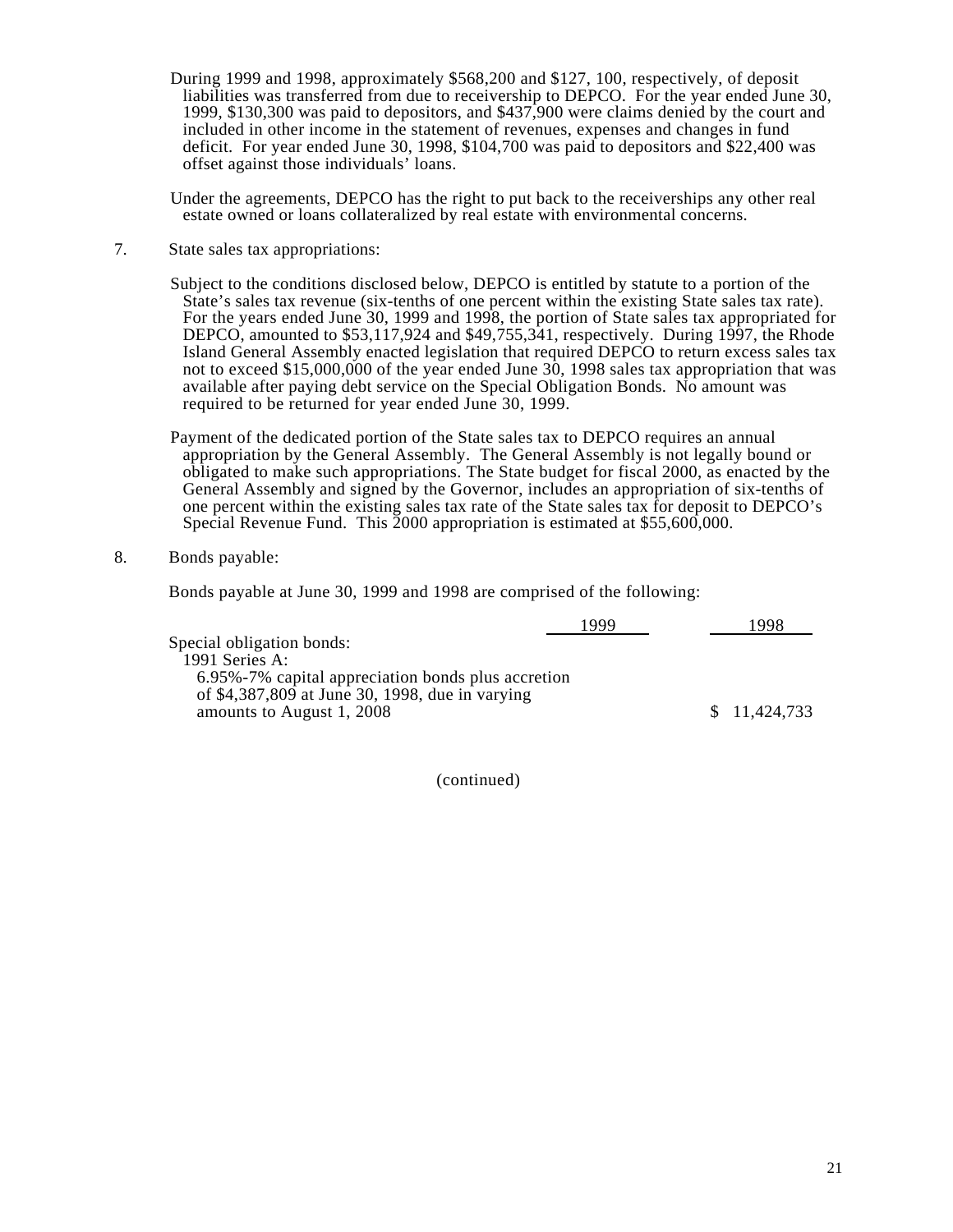# NOTES TO FINANCIAL STATEMENTS (CONTINUED)

# YEARS ENDED JUNE 30,1999 AND 1998

# 8. Bonds payable (continued):

|                                                                                                                                                                                                                                                 | 1999         | 1998         |
|-------------------------------------------------------------------------------------------------------------------------------------------------------------------------------------------------------------------------------------------------|--------------|--------------|
| Special obligation bonds (continued):<br>1991 Series A (continued):<br>6.15%-6.375% serial bonds in 1999 and 6.05%-<br>6.375% in 1998, due in varying amounts to<br>August 1, 2001, interest payable semiannually<br>on February 1 and August 1 | \$11,255,000 | \$14,585,000 |
| Total 1991 Series A                                                                                                                                                                                                                             | 11,255,000   | 26,009,733   |
| 1992 Series A:<br>6.55% term bonds, due in varying amounts to<br>August 1, 2008, interest payable semiannually<br>on February 1 and August 1                                                                                                    | 8,810,000    | 28,200,000   |
| 5.75%-6.5% serial bonds in 1999 and 5.6%-6.5%<br>in 1998, due in varying amounts to August 1,<br>2007, interest payable semiannually on<br>February 1 and August 1                                                                              | 59,170,000   | 64,040,000   |
|                                                                                                                                                                                                                                                 | 67,980,000   | 92,240,000   |
| Less discount (net of accumulated accretion of<br>\$287,095 and \$213,642 at June 30, 1999 and<br>1998, respectively)                                                                                                                           | 140,176      | 213,629      |
| Total 1992 Series A                                                                                                                                                                                                                             | 67,839,824   | 92,026,371   |
| 1992 Series $B$ :<br>4.7%-5.7% serial bonds in 1999 and 4.5%-5.7%<br>in 1998, due in varying amounts to August 1,<br>2008, interest payable semian nually on<br>February 1 and August 1                                                         | 21,705,000   | 22,405,000   |

(continued)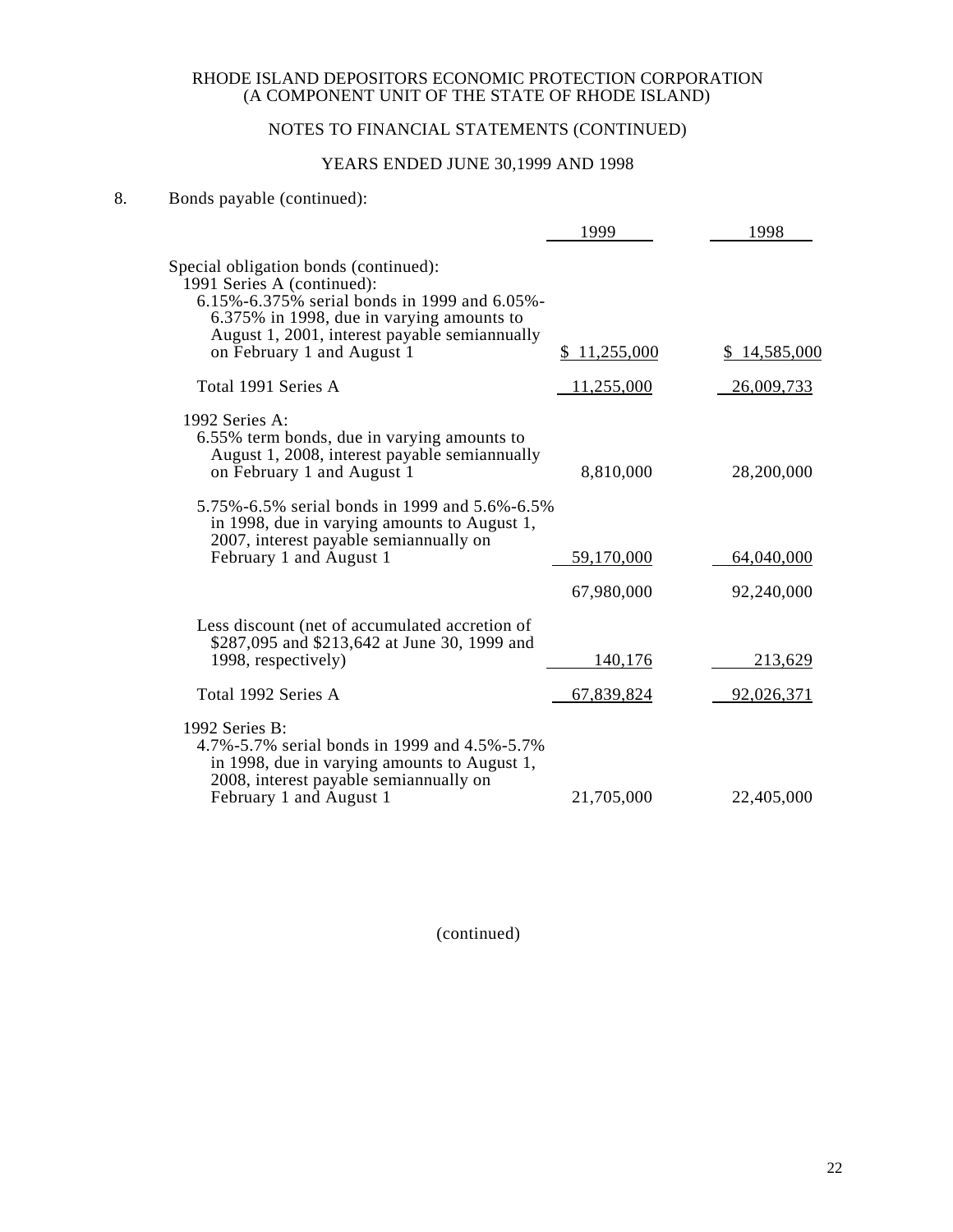# NOTES TO FINANCIAL STATEMENTS (CONTINUED)

# YEARS ENDED JUNE 30, 1999 AND 1998

# 8. Bonds payable (continued):

|                                                                                                                                                                          | 1999          | 1998          |
|--------------------------------------------------------------------------------------------------------------------------------------------------------------------------|---------------|---------------|
| Special obligation bonds (continued):<br>1992 Series B (continued):                                                                                                      |               |               |
| Less discount (net of accumulated accretion of                                                                                                                           |               |               |
| \$5,076,690 and \$4,959,842 at June 30, 1999<br>and 1998, respectively)                                                                                                  | \$<br>507,044 | 623,892       |
| Total 1992 Series B                                                                                                                                                      | 21,197,956    | 21,781,108    |
| 1993 Series A:<br>5.625% term bonds in 1999 and 5.625% - 5.875%<br>in 1998, due in varying amounts to August 1, 2008,<br>interest payable semiannually on February 1 and |               |               |
| August 1                                                                                                                                                                 | 4,350,000     | 43,970,000    |
| 5.1%-5.4% serial bonds, due in varying amounts to<br>August 1, 2003, interest payable semiannually on                                                                    |               |               |
| February 1 and August 1                                                                                                                                                  | 2,700,000     | 2,700,000     |
|                                                                                                                                                                          | 7,050,000     | 46,670,000    |
| Less discount (net of accumulated accretion of<br>\$102,187 and \$84,665 at June 30, 1999 and                                                                            |               |               |
| 1998, respectively)                                                                                                                                                      | $-0-$         | 17,522        |
| Total 1993 Series A                                                                                                                                                      | 7,050,000     | 46,652,478    |
| Total bonds payable                                                                                                                                                      | \$107.342.780 | \$186,469,690 |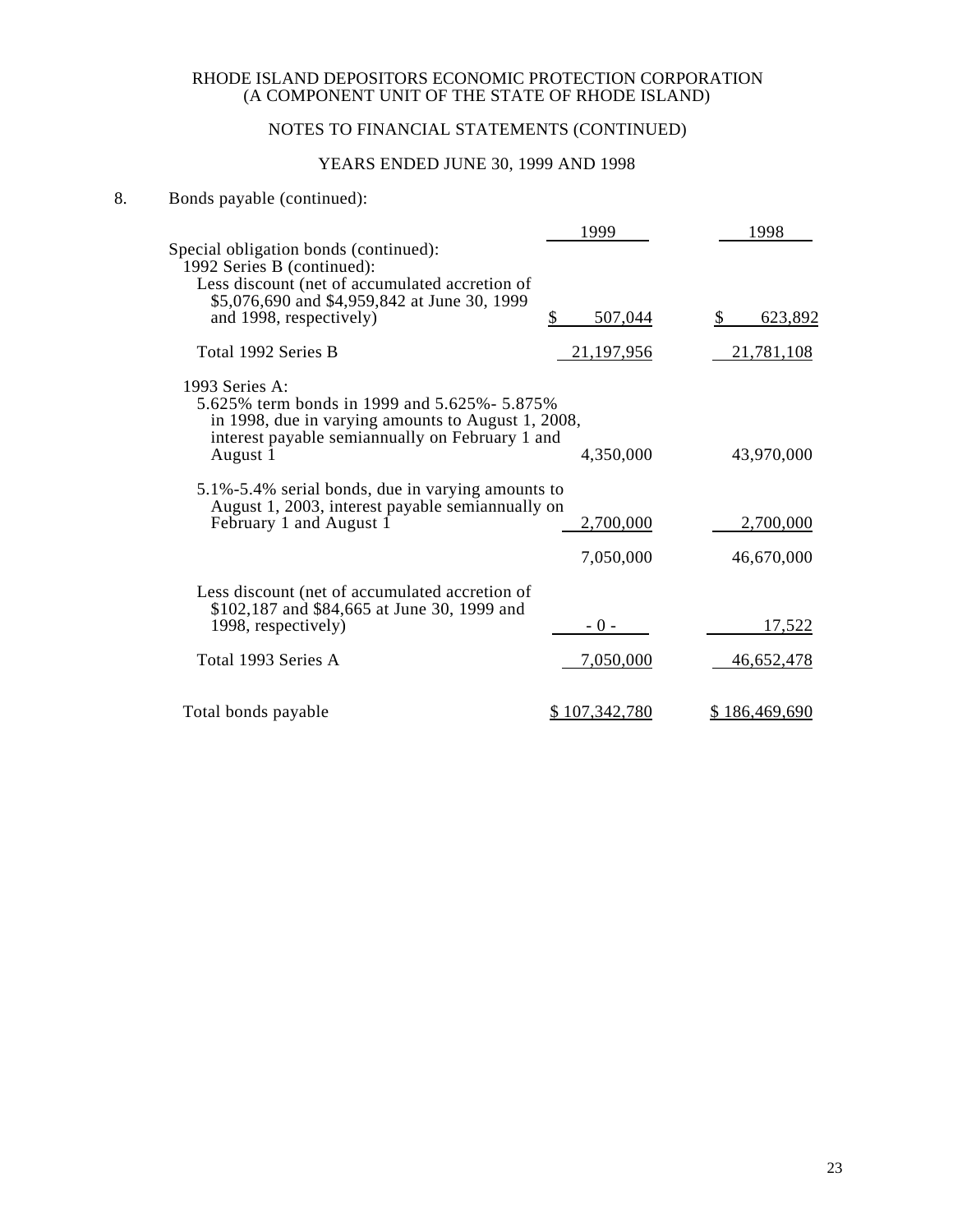### NOTES TO FINANCIAL STATEMENTS (CONTINUED)

#### YEARS ENDED JUNE 30, 1999 AND 1998

#### 8. Bonds payable (continued):

The following is a schedule of debt service requirements to maturity (principal and interest), including sinking fund requirements, for bonds outstanding on June 30, 1999:

| Fiscal year ending June 30,                  | <b>Principal</b> | Interest        | Total         |
|----------------------------------------------|------------------|-----------------|---------------|
| Special obligation bonds:                    |                  |                 |               |
| 2000                                         | 9,400,000        | 6,198,151<br>\$ | \$15,598,151  |
| 2001                                         | 10,545,000       | 5,613,246       | 16,158,246    |
| 2002                                         | 11,205,000       | 4,964,868       | 16,169,868    |
| 2003                                         | 11,880,000       | 4,293,751       | 16, 173, 751  |
| 2004                                         | 12,550,000       | 3,598,552       | 16, 148, 552  |
| 2005                                         | 13,270,000       | 2,850,178       | 16,120,178    |
| 2006                                         | 8,915,000        | 2,188,293       | 11,103,293    |
| 2007                                         | 9,470,000        | 1,617,793       | 11,087,793    |
| 2008                                         | 10,060,000       | 1,002,805       | 11,062,805    |
| 2009                                         | 10,695,000       | 341,885         | 11,036,885    |
| Total special obligation bonds\$ 107,990,000 |                  | \$32,669,522    | \$140,659,522 |

Early retirement of the special obligation bonds could result in reduced interest costs.

The following is a summary of the changes in the par value of bonds payable for the year ended June 30, 1999:

| 1999 | Description                 | July 1, 1998  | Payments    | Defeased bonds | June 30.      |
|------|-----------------------------|---------------|-------------|----------------|---------------|
|      | Special obligation<br>bonds | \$182,936,924 | \$8,900,000 | 66,046,924     | \$107,990,000 |

DEPCO has issued \$149,996,924 of 1991 Series A special obligation bonds; \$306,470,000 of 1992 Series A special obligation bonds; \$138,835,000 of 1992 Series B special obligation bonds; and \$206,635,000 of 1993 Series A special obligation bonds (collectively, the special obligation bonds). The special obligation bonds not defeased (see Note 9) are payable from monies deposited into a debt service fund held by DEPCO and pledged for the payment of the special obligation bonds. The repayment of the special obligation bonds not defeased is funded through a portion of the State's sales tax (see Notes 4 and 7).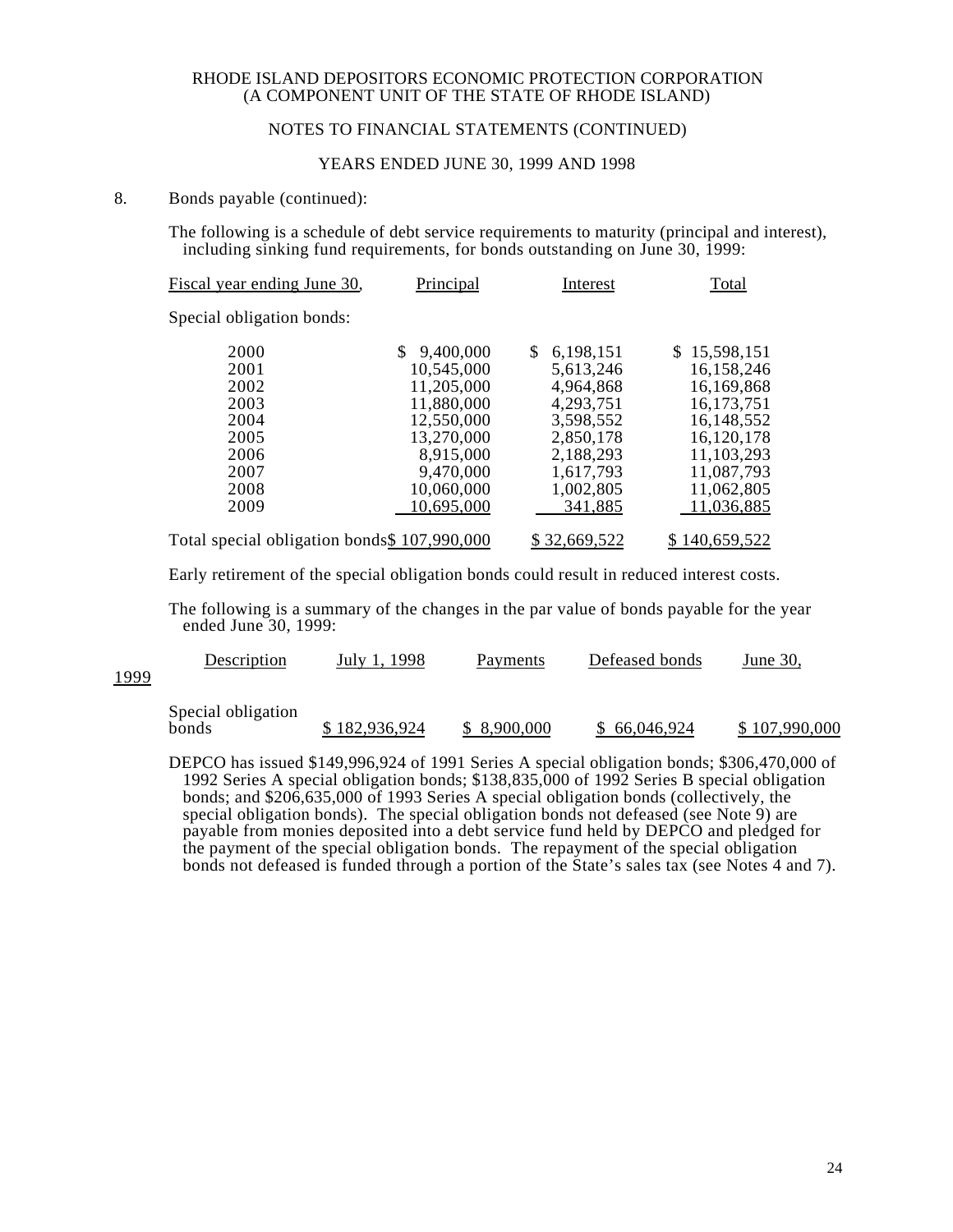## NOTES TO FINANCIAL STATEMENTS (CONTINUED)

#### YEARS ENDED JUNE 30,1999 AND 1998

- 8. Bonds payable (continued):
	- A reserve fund was required to be funded at the time of issuance of each of the special obligation bonds in an amount equal to 50 percent of maximum annual debt service for each of the special obligation bonds. The funding requirement was satisfied by delivery to the trustee of a surety bond issued by the Municipal Bond Investors Assurance Corporation and Financial Security Assurance Corporation. If a drawing is made on the surety bonds or if there is otherwise a deficiency in the reserve fund, DEPCO is required to repay the amount paid through the surety or to otherwise restore such deficiency within 90 days from any sales tax appropriations.
	- Payments of principal to bondholders (including sinking fund installments), interest on, and the accreted value of the special obligation bonds are further collateralized by a financial guaranty insurance policy issued by the Municipal Bond Investors Assurance Corporation. The financial guaranty insurance policy insures the payment when due of regularly scheduled payments of principal (including sinking fund installments) and interest on the special obligation bonds.
	- The 1991 Series A serial special obligation bonds maturing on August 1, 1999 through August 1, 2001 are not subject to redemption.
	- The 1992 Series A serial special obligation bonds maturing on August 1, 1999 through August 1, 2007 are not subject to redemption.
	- The 1992 Series B serial special obligation bonds maturing on August 1, 1999 through August 1, 2008 are not subject to redemption.
	- The 1993 Series A special obligation bonds are not subject to optional redemption. Certain of the term bonds are subject to mandatory sinking fund payments; however, with the exception of such mandatory sinking fund payments, the 1993 Series A special obligation bonds are not subject to redemption prior to their respective maturity dates.
	- The amount of special obligation bonds may not exceed, in the aggregate, an amount such that the aggregate maximum annual debt service payment for principal and interest on the outstanding special obligation bonds, calculated at the time of the current issuance of any such bonds, exceeds the proceeds from six-tenths of one percent within the existing state sales tax rate.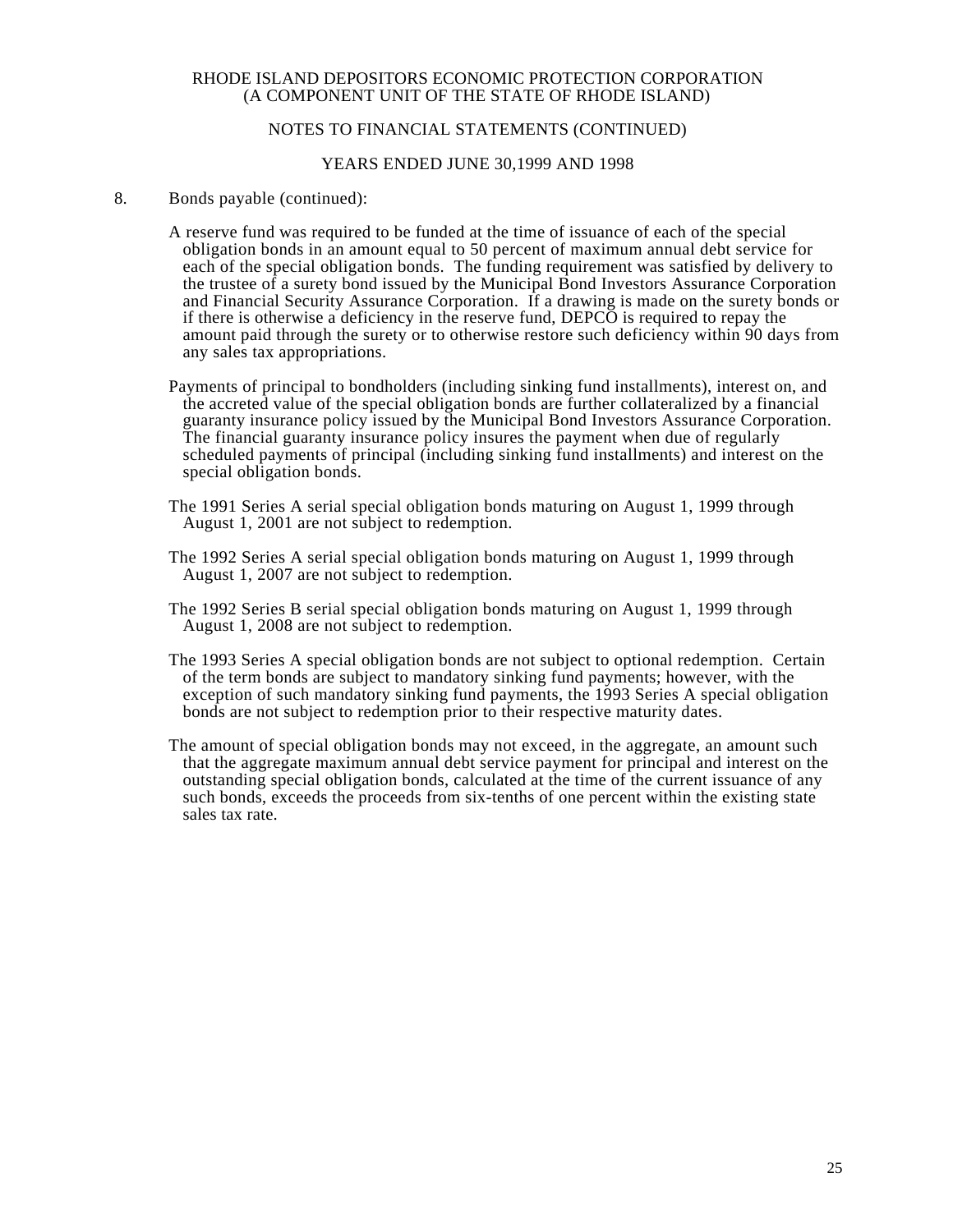## NOTES TO FINANCIAL STATEMENTS (CONTINUED)

#### YEARS ENDED JUNE 30,1999 AND 1998

8. Bonds payable (continued):

The special obligation bonds are not deemed to be a debt, obligation or a pledge of the full faith and credit of the State.

9. Defeasance of debt:

Defeased bonds - 1999:

During the year ended June 30, 1999, DEPCO purchased U.S. Government securities which were deposited into an irrevocable trust with an escrow agent to provide for all future debt service on \$20,520,000 of the 1991 Series A capital appreciation bonds, \$19,390,000 of the 1992 Series A special obligation bonds and \$39,620,000 of the 1993 Series A special obligation bonds as follows:

|                                                                                                                                                                                                                                                                                                                          | 1991<br>Series A                                   | 1992<br>Series A          | 1993<br>Series A                                                   |
|--------------------------------------------------------------------------------------------------------------------------------------------------------------------------------------------------------------------------------------------------------------------------------------------------------------------------|----------------------------------------------------|---------------------------|--------------------------------------------------------------------|
| Capital appreciation bonds maturing 2005<br>Capital appreciation bonds maturing 2006<br>Capital appreciation bonds maturing 2007<br>Capital appreciation bonds maturing 2008<br>Term bonds maturing 2009<br>Term bonds maturing 2010<br>Term bonds maturing 2011<br>Term bonds maturing 2012<br>Term bonds maturing 2013 | \$5,130,000<br>5,130,000<br>5,130,000<br>5,130,000 | \$9,390,000<br>10,000,000 | \$1,025,000<br>1,080,000<br>11,805,000<br>12,495,000<br>13,215,000 |
|                                                                                                                                                                                                                                                                                                                          | \$20,520,000                                       | \$19,390,000              | \$39,620,000                                                       |

These bonds are legally defeased and the liability has been removed from the statement of assets, liabilities and fund deficit. The defeasance was funded through the liquidation of assets, net settlements and excess State sales tax.

The defeasance resulted in the recognition of an accounting loss of \$3,674,501. DEPCO reduced its aggregated principal and interest payments by approximately \$124,981,000 over the next 15 years.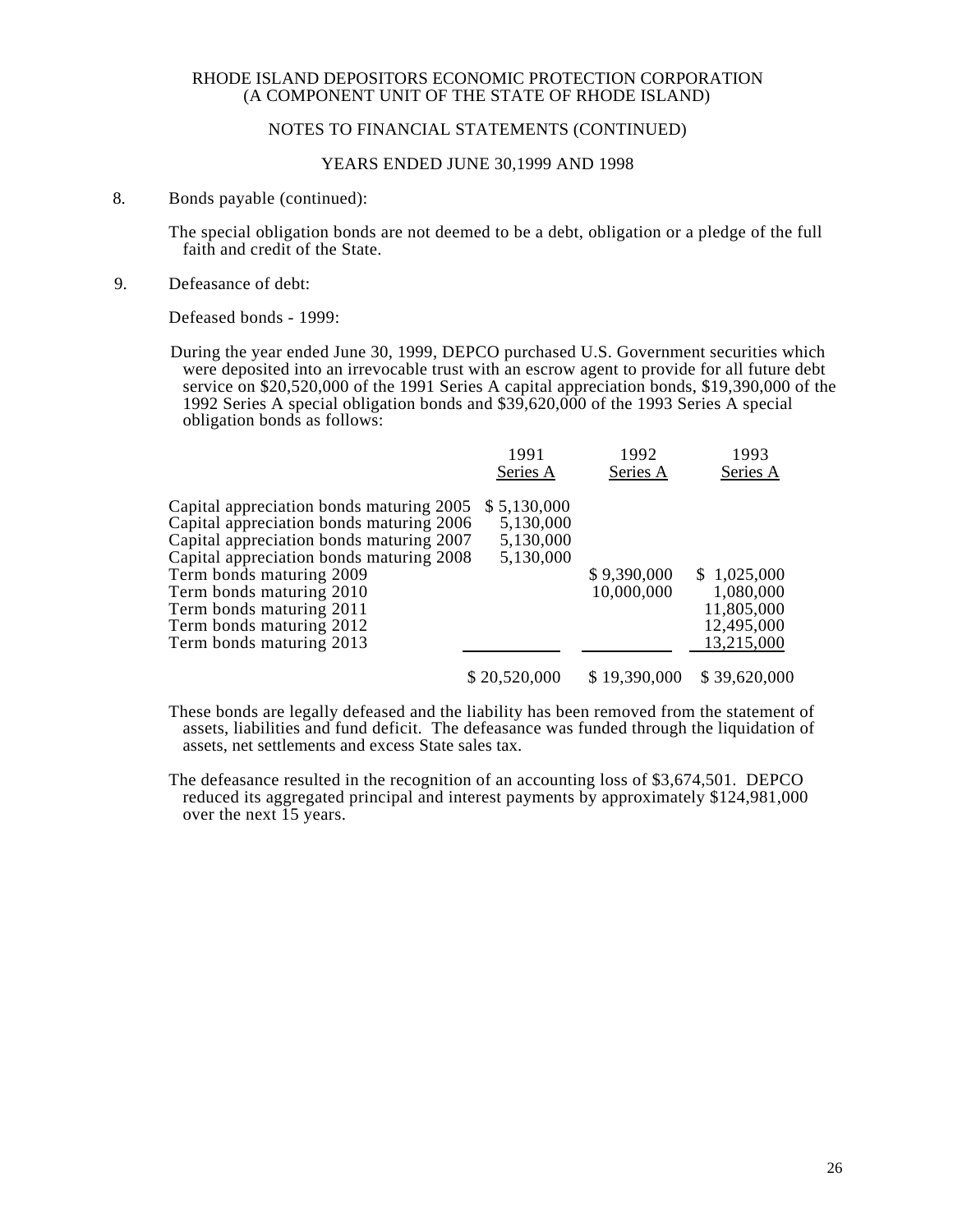## NOTES TO FINANCIAL STATEMENTS (CONTINUED)

#### YEARS ENDED JUNE 30, 1999 AND 1998

#### 9. Defeasance of debt (continued):

Defeased bonds - 1998:

During the year ended June 30, 1998, DEPCO purchased U.S. Government securities which were deposited into an irrevocable trust with an escrow agent to provide for all future debt service on \$63,905,000 of the 1992 Series B special obligation bonds and \$43,975,000 of the 1993 Series A special obligation bonds as follows:

|                          | 1992 Series B   | 1993 Series A |
|--------------------------|-----------------|---------------|
| Term bonds maturing 2010 | 6,100,000<br>\$ |               |
| Term bonds maturing 2011 | 6,455,000       |               |
| Term bonds maturing 2012 | 6,825,000       |               |
| Term bonds maturing 2013 | 7,220,000       |               |
| Term bonds maturing 2014 | 7,640,000       |               |
| Term bonds maturing 2015 | 8,085,000       | \$13,975,000  |
| Term bonds maturing 2016 | 8,570,000       | 14,780,000    |
| Term bonds maturing 2017 | 9,080,000       | 15,220,000    |
| Term bonds maturing 2018 | 3,930,000       |               |
|                          | 63,905,000      | \$43,975,000  |

These bonds are legally defeased and the liability has been removed from the statement of assets, liabilities and fund deficit. The defeasance was funded through the liquidation of assets, net settlements and excess State sales tax.

The defeasance resulted in the recognition of an accounting loss of \$4,190,180. DEPCO reduced its aggregated principal and interest payments by approximately \$216,837,000 over the next 20 years.

#### 10. Deferred compensation arrangements:

On March 31, 1994, DEPCO established an IRA-Simplified Pension Plan (IRA-SEP) for its employees. IRA-SEP is a defined contribution plan. Eligible for IRA-SEP are all employees who have worked at DEPCO for a period of at least six months in the preceding two calendar years, or have performed services during at least three of the preceding five years. Each eligible employee is entitled to select their fiduciary trustee who will be responsible for handling the IRA-SEP. DEPCO's contribution to the IRA-SEP is based on a percentage of each employee's compensation (up to \$150,000 annually), which is voted on by the Board of Directors annually. For the years ended June 30, 1999 and 1998, DEPCO contributed approximately \$157,700 and \$209,200, respectively, to the IRA-SEP.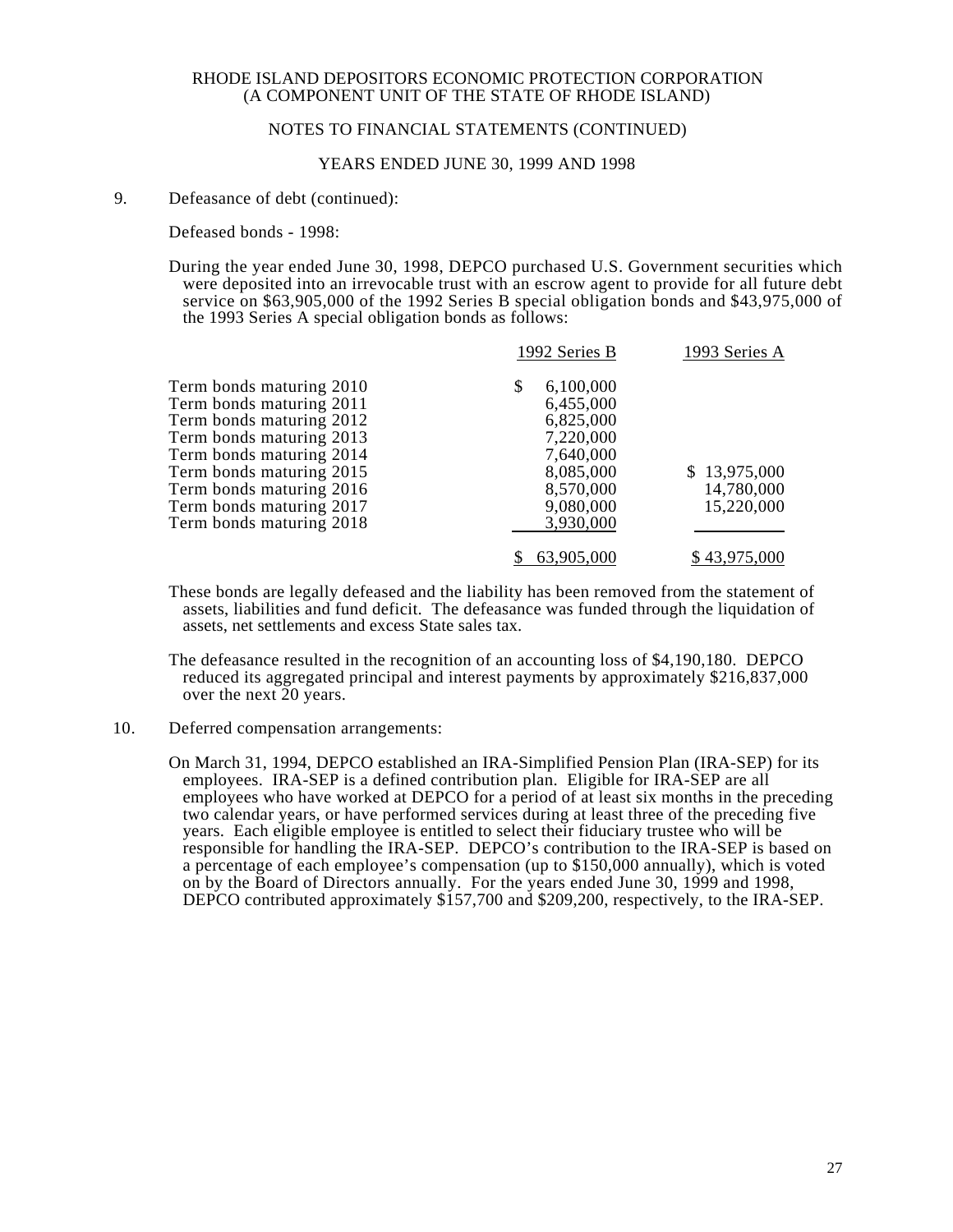## NOTES TO FINANCIAL STATEMENTS (CONTINUED)

### YEARS ENDED JUNE 30,1999 AND 1998

## 11. Fund deficit:

Fund deficit is comprised of the following at June 30, 1999 and 1998:

| Cumulative excess of expenses over revenue from<br>liquidation activities | \$ (341, 204, 099) | \$ (357, 228, 474) |
|---------------------------------------------------------------------------|--------------------|--------------------|
| Cumulative net operating transfers, state sales<br>tax appropriations     | 297, 301, 055      | 244, 183, 131      |
|                                                                           | (43,903,044)       | \$(113,045,343)    |

## 12. Other commitments and contingencies:

DEPCO is subject to legal proceedings and claims which have arisen in the ordinary course of its business and have not been finally adjudicated. These actions, when ultimately concluded and determined, will not, in the opinion of management, have a material adverse effect upon the financial position of DEPCO.

- DEPCO is pursuing claims and causes of action against a number of parties associated with or doing business for the failed institutions and RISDIC. These cases and other potential claims are currently being investigated and will be pursued by DEPCO; however, no estimates can be given with respect to the amount of the recoveries, if any, which may be achieved. DEPCO to date has received cash and assets totalling \$6,000,000 from the RISDIC Receivership. These funds represent a partial payment of DEPCO's claims against the RISDIC Receivership. Should a final judgment by the court determine that DEPCO was not entitled to the funds, DEPCO would be required to refund the monies to RISDIC. In the opinion of management and DEPCO's legal counsel, the possibility of repayment is remote. During the year ended June 30, 1999, DEPCO received \$4,000,000 from the RISDIC Receivership which has been included in net settlements revenue in the statement of revenues, expenses and changes in fund deficit.
- DEPCO has available a \$3,000,000 line of credit agreement with Citizens Bank. This line of credit agreement expires on November 30, 1999. Certain assets of DEPCO are pledged as collateral for any borrowings under this agreement. At June 30, 1999 and 1998, no amounts are outstanding under this line of credit agreement.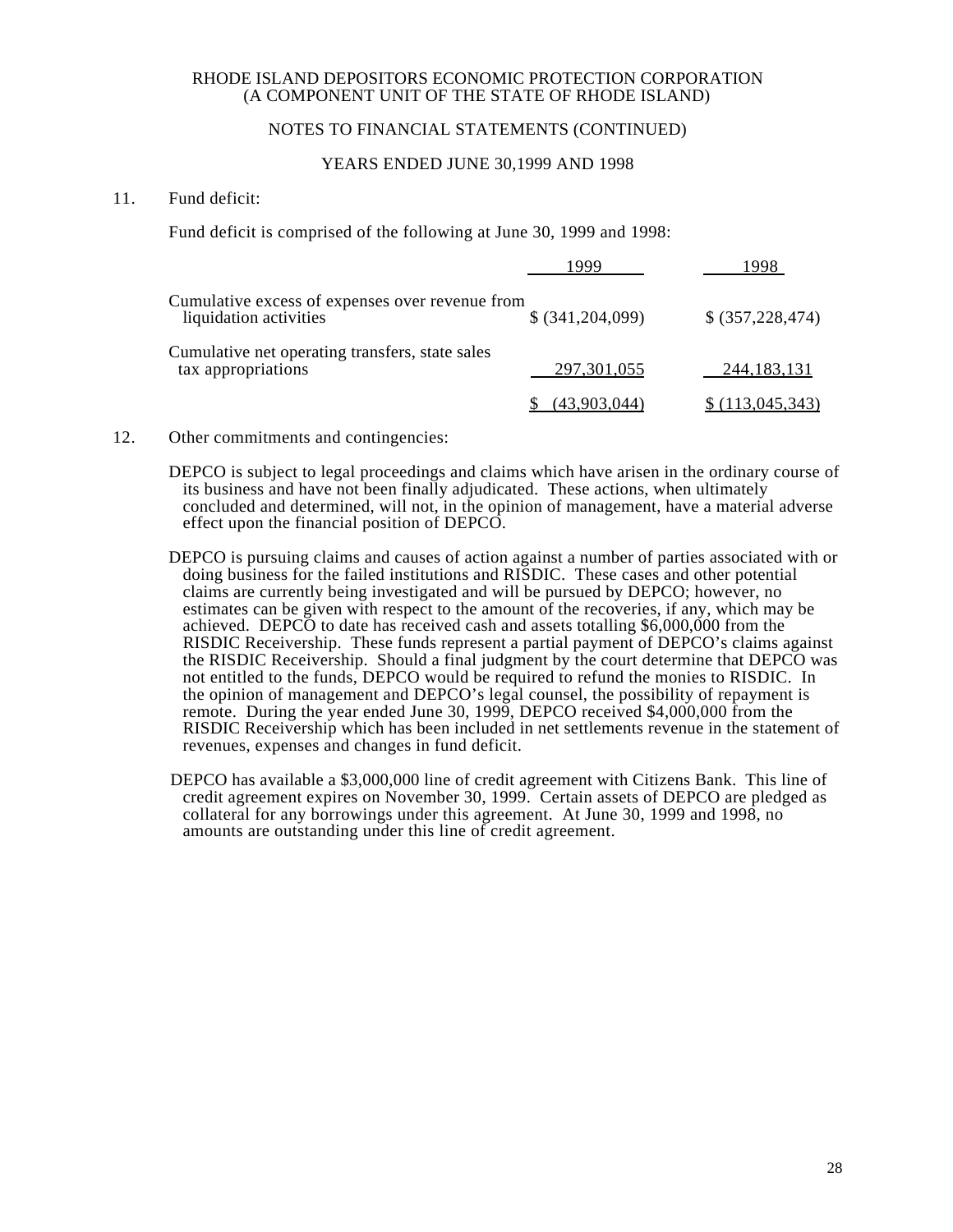## NOTES TO FINANCIAL STATEMENTS (CONTINUED)

#### YEARS ENDED JUNE 30,1999 AND 1998

#### 12. Other commitments and contingencies (continued):

DEPCO is obligated, upon termination of the corporation, to return to the State title to all funds and other properties owned by it as a result of its activities as defined in Chapter 42-116 of the Rhode Island General Laws which remain after provision for the payment or satisfaction of all bonds, and other obligations of the corporation.

13. Settlements, net:

During the year ended June 30, 1999, DEPCO settled several professional malpractice suits. The settlements, net of attorney fees and costs of \$1,977,999, totalled \$15,548,008.

During the year ended June 30, 1998, DEPCO settled several professional malpractice suits. The settlements, net of attorney fees and costs of \$16,347,173, totalled \$89,331,196.

14. Subsequent events:

On August 3, 1999, DEPCO legally defeased \$3,980,000 of principal balances of the 1991 Series A Special Obligation Bonds, \$20,975,000 of principal balances of the 1992 Series B Special Obligation Bonds, and \$7,050,000 of principal balances of the 1993 Series A Special Obligation Bonds.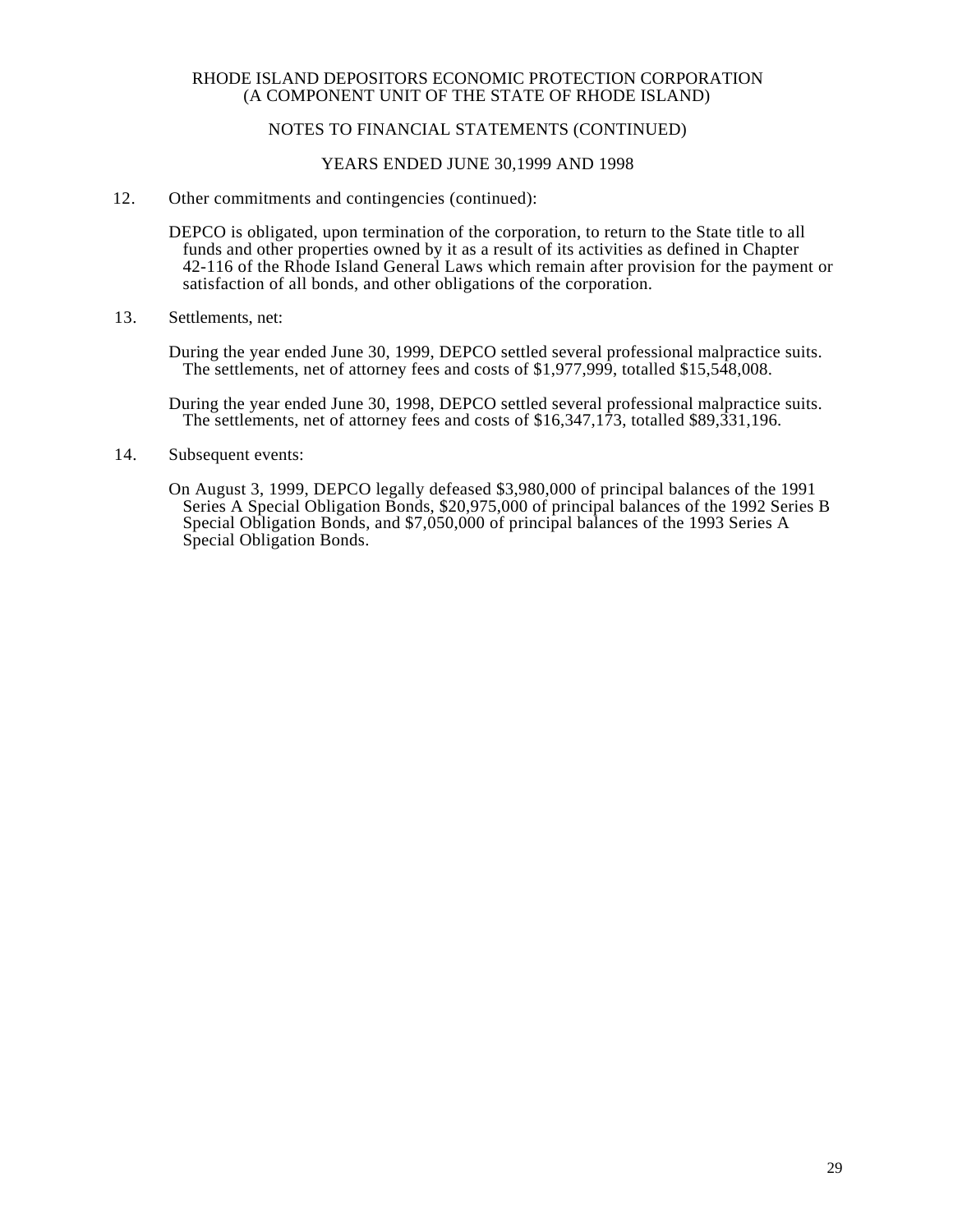#### **Independent Auditors' Report on Supplementary Information**

Joint Committee on Legislative Services, General Assembly, State of Rhode Island and Providence Plantations and Board of Directors of the Rhode Island Depositors Economic Protection Corporation

We conducted our audit to form an opinion on the basic financial statements of DEPCO taken as a whole. The year 2000 supplementary information on page 31 is not a required part of the basic financial statements but is supplementary information required by the Governmental Accounting Standards Board. We have applied certain limited procedures, which consisted principally of inquiries of management regarding the methods of measurement and presentation of the supplementary information. However, we did not audit the information and do not express an opinion on it. In addition, we do not provide assurance that DEPCO is or will become year 2000 compliant, that DEPCO's year 2000 remediation efforts will be successful in whole or in part, or that parties with which DEPCO does business are or will become year 2000 compliant.

feffenitz, Jarfinfil, Chamfi & Do Genery P.C.

September 2, 1999

10 Weybosset Street ? Suite 700 ? Providence ? Rhode Island 02903 ? Tel (401) 421-4800 ? 1-800-927-LGCD ? Fax (401)421-0643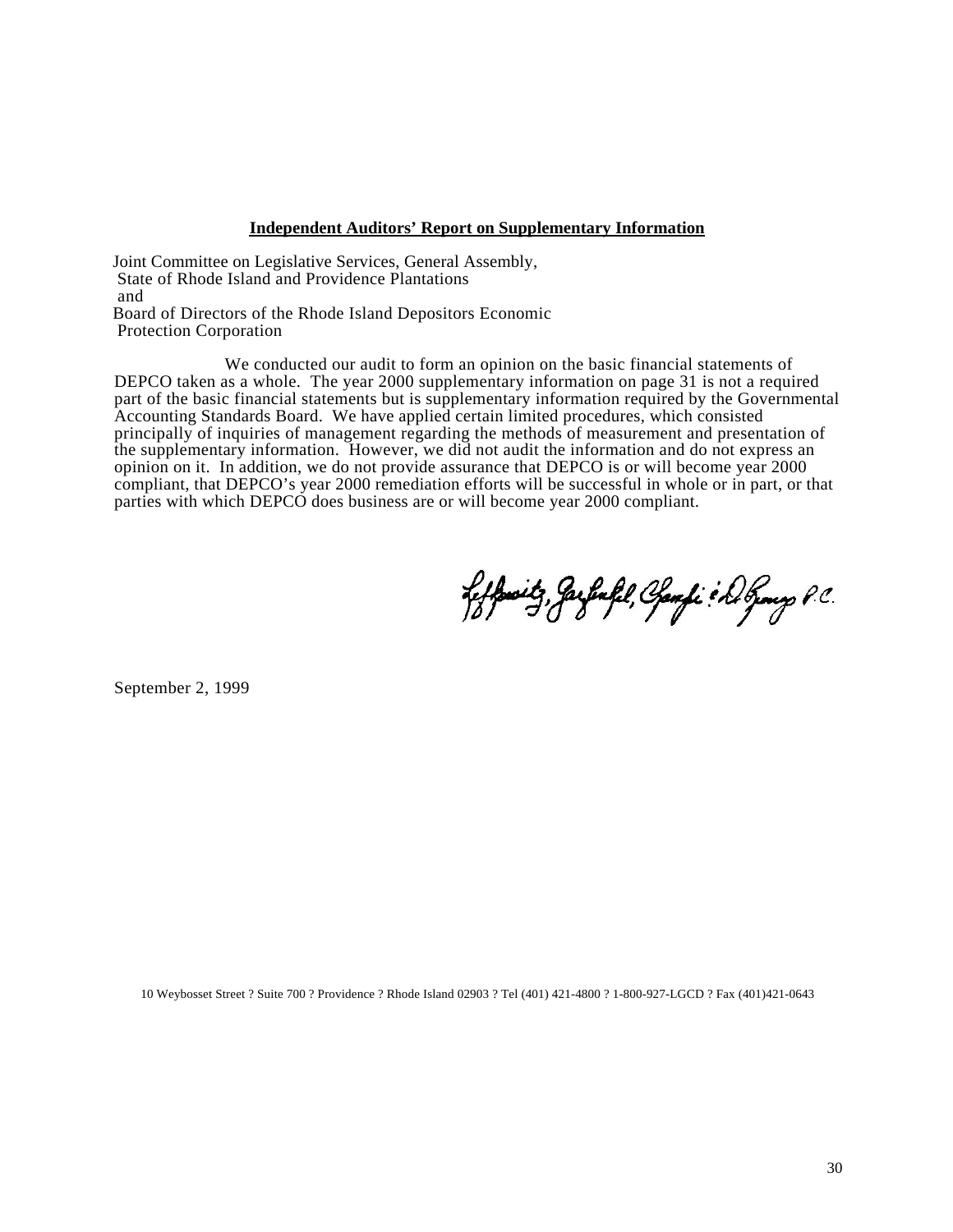## YEAR 2000 INFORMATION

#### YEAR ENDED JUNE 30, 1999

The Year 2000 issue refers to the inability of many computerized systems to accurately process dates ending in the year 2000 and after. The effects of this issue will vary from system to system.

DEPCO's general ledger and accounts payable software has been upgraded to Year 2000 compliance by the provider at no cost. DEPCO's loan servicing agent, NCR, has represented to DEPCO that it is currently Year 2000 compliant. The changes instituted by NCR to comply with Year 2000 required DEPCO to upgrade some of its computer hardware. As of June 30, 1999, all computer systems are Year 2000 compliant.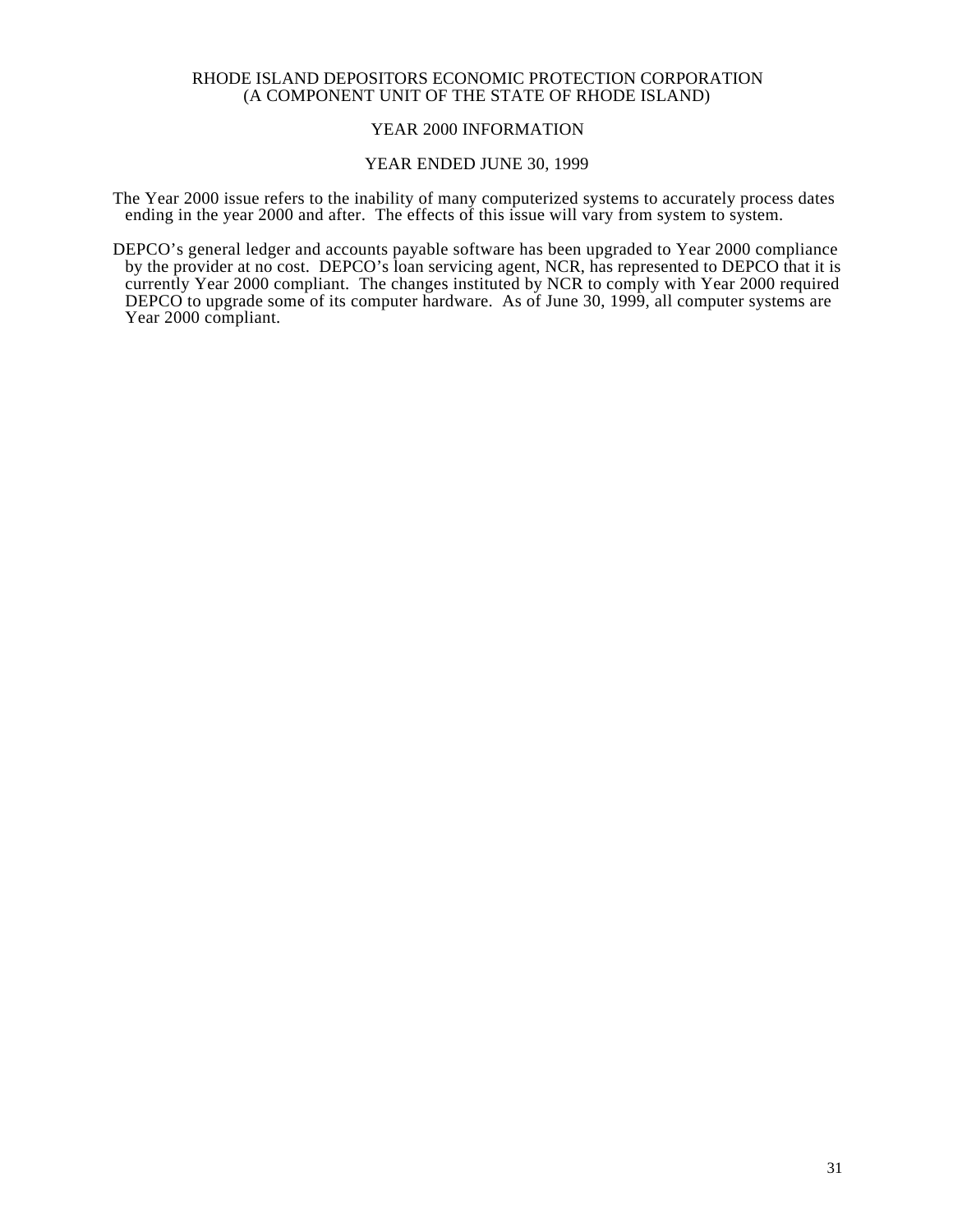#### **Independent Auditors' Report on Compliance and on Internal Control over Financial Reporting in Accordance with Government Auditing Standards**

Joint Committee on Legislative Services, General Assembly, State of Rhode Island and Providence Plantations and Board of Directors of the Rhode Island Depositors Economic Protection Corporation

We have audited the financial statements of the Rhode Island Depositors Economic Protection Corporation (DEPCO), a component unit of the State of Rhode Island and Providence Plantations, (the State) as of and for the year ended June 30, 1999, and have issued our report thereon dated September 2, 1999, which contained an explanatory paragraph related to DEPCO's dependence upon annual State sales tax appropriations. We conducted our audit in accordance with generally accepted auditing standards and the standards applicable to financial audits contained in Government Auditing Standards, issued by the Comptroller General of the United States.

#### Compliance

As part of obtaining reasonable assurance about whether DEPCO's financial statements are free of material misstatement, we performed tests of its compliance with certain provisions of laws, regulations and contracts, noncompliance with which could have a direct and material effect on the determination of financial statement amounts. However, providing an opinion on compliance with those provisions was not an objective of our audit and, accordingly, we do not express such an opinion. The results of our tests disclosed no instances of noncompliance that are required to be reported under Government Auditing Standards.

#### Internal Control over Financial Reporting

In planning and performing our audit, we considered DEPCO's internal control over financial reporting in order to determine our auditing procedures for the purpose of expressing our opinion on the financial statements and not to provide assurance on the internal control over financial reporting. Our consideration of the internal control over financial reporting would not necessarily disclose all matters in the internal control over financial reporting that might be material weaknesses. A material weakness is a condition in which the design or operation of one or more of the internal control components does not reduce to a relatively low level the risk that misstatements in amounts that would be material in relation to the financial statements being audited may occur and not be detected within a timely period by employees in the normal course of performing their assigned functions. We noted no matters involving the internal control over financial reporting and its operation that we consider to be material weaknesses.

10 Weybosset Street ? Suite 700 ? Providence ? Rhode Island 02903 ? Tel (401) 421-4800 ? 1-800-927-LGCD ? Fax (401)421-0643